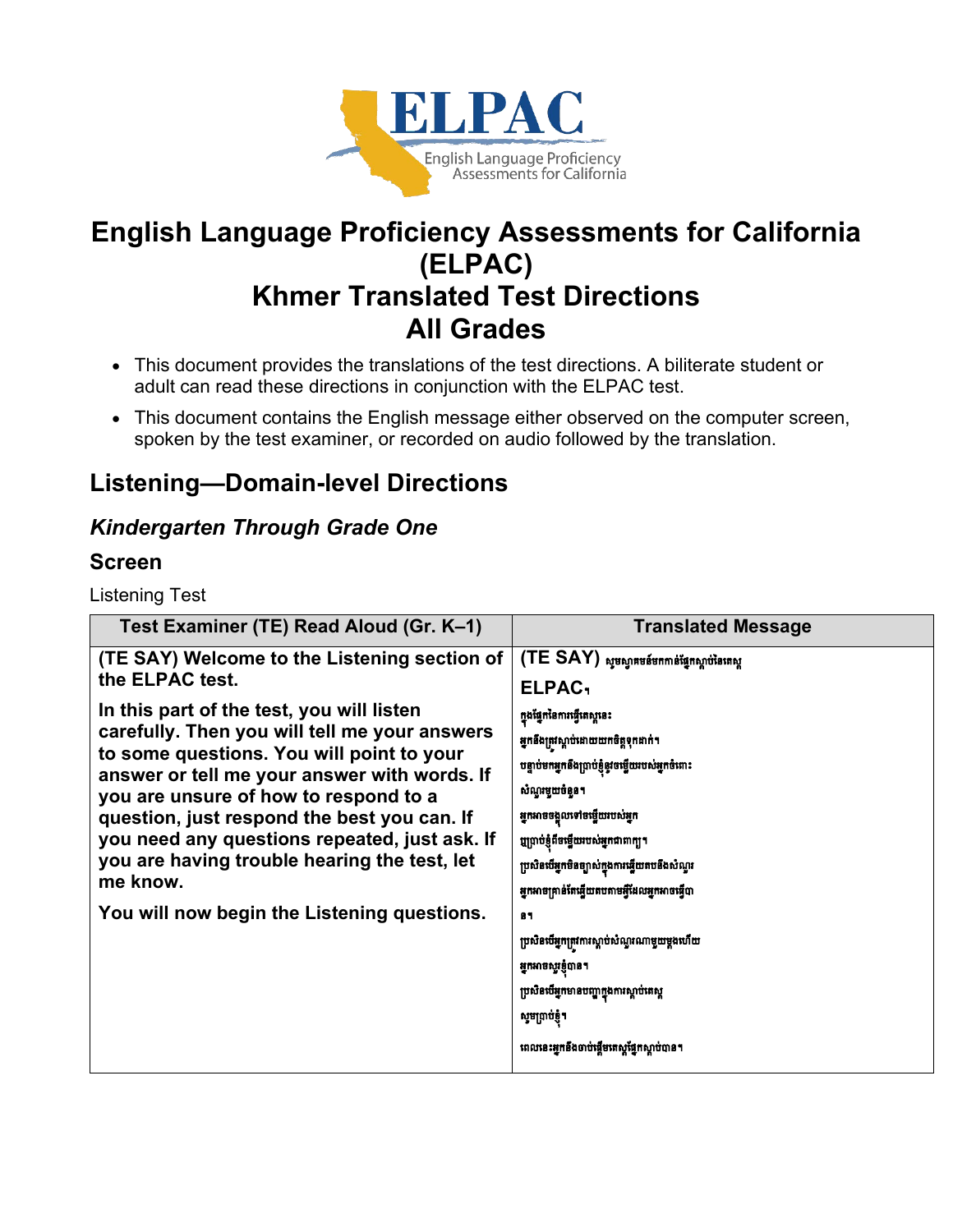

Listening—task type directions

## *Grade Two*

#### **Screen**

Welcome to the Listening section of the ELPAC test.

In this part of the test, you will listen carefully. Then you will tell me your answers to some questions. You will point to your answer or tell me your answer with words. If you are unsure of how to respond to a question, just respond the best you can. If you need any questions repeated, just ask. If you are having trouble hearing the test, let me know.

You will now begin the Listening questions.

| Test Examiner (TE) Read Aloud (Gr. 2)                                                     | <b>Translated Message</b>                          |
|-------------------------------------------------------------------------------------------|----------------------------------------------------|
| <b>(TE SAY)</b> Welcome to the Listening section                                          | (Audio) ស្ទូមស្វាគមន៍មកកាន់ផ្នែកស្តាប់នៃតេស្ត      |
| of the ELPAC test.                                                                        | <b>ELPAC</b> <sup>1</sup>                          |
| In this part of the test, you will listen                                                 | នៅក្នុងផ្នែកនៃតេស្តនេះ                             |
| carefully. Then you will tell me your answers                                             | សូមអ្នកស្ដាប់ដោយប្រុងប្រយ័ត្ន។                     |
| to some questions. You will point to your<br>answer or tell me your answer with words. If | បន្ទាប់មកសូមប្រាប់ខ្ញុំពីចម្លើយរបស់អ្នកចំពោះ       |
| you are unsure of how to respond to a                                                     | សំណួរមួយចំនួន។ អ្នកត្រូវចង្អុលទៅចម្លើយ             |
| question, just respond the best you can. If                                               | ឬនិយាយប្រាប់ខ្ញុំនូវចម្លើយរបស់អ្នក។                |
| you need any questions repeated, just ask.                                                | ប្រសិនបើអ្នកមិនច្បាស់អំពីរបៀបឆ្លើយតបចំ             |
| If you are having trouble hearing the test, let<br>me know.                               | ពោះសំណួរទេ                                         |
|                                                                                           | <b>អ្នកគ្រាន់តែឆ្លើយតាមអ្វីដែលអ្នកអាចធ្វើបាន</b> ។ |
| You will now begin the Listening questions.                                               | ប្រសិនបើអ្នកត្រវការឲ្យអានសំណួរម្តងទៀត              |
|                                                                                           | សូមប្រាប់។                                         |
|                                                                                           | ប្រសិនបើអ្នកមានបញ្ហាក្នុងការស្តាប់តេស្ត            |
|                                                                                           | សូមប្រាប់ខ្ញុំ។                                    |
|                                                                                           | ឥឡូវសូមអ្នកចាប់ផ្តើមសំណួរអំពីសមត្ថភាពស្តាប់        |
|                                                                                           | ୳                                                  |
|                                                                                           |                                                    |
|                                                                                           |                                                    |

## *Grades Three Through Five*

#### **Screen**

Welcome to the Listening section of the ELPAC test.

Make sure your desk is clear of all books, backpacks, cell phones, and electronic devices. These may not be used during the test.

In the Listening section, you will hear conversations, stories, and presentations. Use the  $\bullet$ PLAY button to listen to them. You will hear them only once, so listen carefully.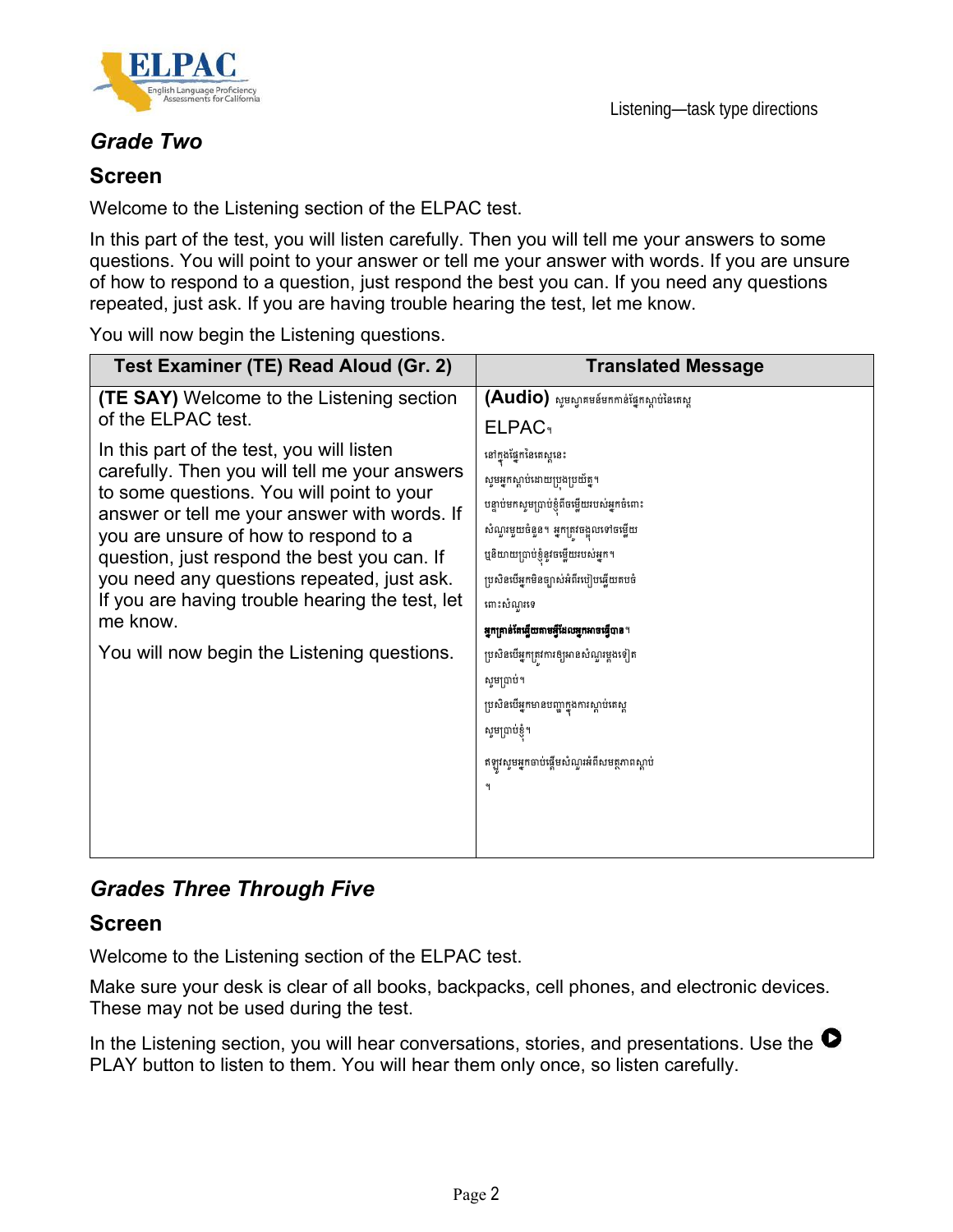

Each question on the Listening test has a  $\bullet$  PLAY button. You can use the  $\bullet$  PLAY button at any time to hear the questions again. You must answer all the questions that go with each recording before you can go on to the next recording.

As you listen, you may take notes on scratch paper or you may take notes in the notepad section of the test.

When you are ready, select **Next** to begin the Listening questions.

| Recorded Audio (Gr. 3-5)                                                                                                                                                                                                                                                                                                           | <b>Translated Message</b>                                                                                                                                                                                                                                                                |
|------------------------------------------------------------------------------------------------------------------------------------------------------------------------------------------------------------------------------------------------------------------------------------------------------------------------------------|------------------------------------------------------------------------------------------------------------------------------------------------------------------------------------------------------------------------------------------------------------------------------------------|
| (Audio) Welcome to the Listening section<br>of the ELPAC test.                                                                                                                                                                                                                                                                     | (Audio) ស្ទមស្វាគមន៍មកកាន់ផ្នែកស្តាប់នៃតេស្ត                                                                                                                                                                                                                                             |
| Make sure your desk is clear of all books,<br>backpacks, cell phones, and electronic<br>devices. These may not be used during<br>the test.<br>In the Listening section, you will hear<br>conversations, stories, and presentations.<br>Use the $\bullet$ PLAY button to listen to them.<br>You will hear them only once, so listen | <b>ELPAC</b><br>អ្នកត្រវប្រាកដថានៅលើតុរបស់អ្នកមិនមាន សៀវភៅ,<br>កាបូបស្ពាយ, ទូរស័ព្ទដៃ<br>និងឧបករណ៍អេឡិចត្រនិចណាមួយទេ។<br>សំភារៈទាំងនេះនឹងមិនត្រវប្រើក្នុងកំឡុងពេលធ្វើតេស្ត<br>ព្រូ។<br>នៅក្នុងផ្នែកស្ដាប់អ្នកនឹងលឹការសន្ទនា, ការនិទានវឿង<br>និងបទបង្ហាញ។ ប្រើប៊ូតុង<br>លេង ដើម្បីស្តាប់។ |
| carefully.<br>Each question on the Listening test has a<br>$\bullet$ PLAY button. You can use the $\bullet$<br>PLAY button at any time to hear the<br>questions again. You must answer all the<br>questions that go with each recording<br>before you can go on to the next<br>recording.                                          | អ្នកនឹងស្តាប់បានតែម្តងប៉ុណ្ណោះ<br>ដូច្នេះចូរស្ដាប់ដោយយកចិត្តទុកដាក់។<br>សំណួរនីមួយៗក្នុងតេស្តការស្តាប់នេះមានប៊ូតុង<br>លេង។ អ្នកអាចប្រើប៊ូតុង<br>លេង<br>នៅពេលណាមួយក៏បានដើម្បីស្តាប់សំណួរម្តងទៀត។<br>អ្នកត្រវតែឆ្លើយសំណួរទាំងអស់ដែលទៅតាមសំឡេងអា                                            |
| As you listen, you may take notes on<br>scratch paper or you may take notes in the<br>notepad section of the test.<br>When you are ready, select <b>Next</b> to begin<br>the Listening questions.                                                                                                                                  | ត់នីមួយៗ<br>មុននឹងអ្នកអាចបន្តទៅកាន់សំឡេងអាត់បន្ទាប់។<br>នៅពេលអ្នកស្ដាប់<br>អ្នកអាចកត់ចំណាំនៅលើក្រដាសសណាមួយ<br>រឹអ្នកអាចកត់ចំណាំនៅក្នុងផ្នែកចំណាំនៃក្រដាសតេស្ត<br>បាន។                                                                                                                    |
|                                                                                                                                                                                                                                                                                                                                    | នៅពេលរួចរាល់<br>សូមជ្រើសរើស <b>បន្ទាប់</b> ដើម្បីចាប់ផ្តើមតេស្តការអាន។                                                                                                                                                                                                                   |

## *Grades Six Through Twelve*

#### **Screen**

Welcome to the Listening section of the ELPAC test.

Make sure your desk is clear of all books, backpacks, cell phones, and electronic devices. These may not be used during the test.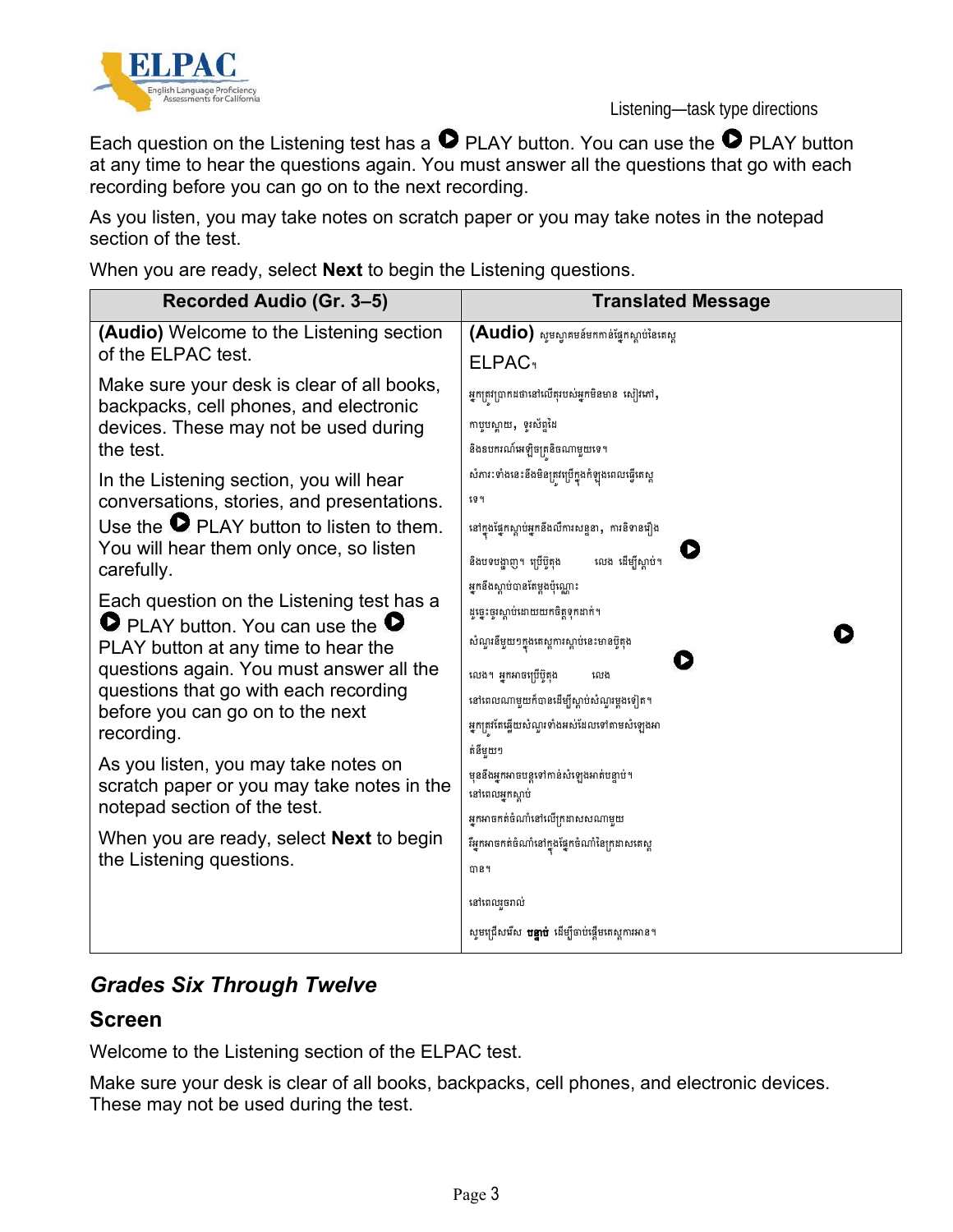



In the Listening section, you will hear conversations and presentations. Use the  $\bullet$  PLAY button to listen to them. You will hear them only once, so listen carefully.

Each question on the Listening test has a  $\bullet$  PLAY button. You can use the  $\bullet$  PLAY button at any time to hear the questions again. You must answer all the questions that go with each recording before you can go on to the next recording.

As you listen, you may take notes on scratch paper or you may take notes in the notepad section of the test.

**Recorded Audio (Gr. 6–12) Translated Message (Audio)** Welcome to the Listening (Audio) សូមស្វាគមន៍មកកាន់ផ្នែកស្តាប់នៃតេស្ត section of the ELPAC test. ELPAC។ Make sure your desk is clear of all អ្ែកត្េូវត្ាកែថាតៅតលើេុរបស់អ្ែកមិនមាន books, backpacks, cell phones, and សៀវភៅ, កាបូបស្ពាយ, ទូរស័ព្ទដៃ electronic devices. These may not be និងឧបករណ៍តអ្ឡិចត្េូនិចណាមួយតទ។ used during the test. សំភារៈទាំងនេះនឹងមិនត្រវក្រើក្នុងកំឡុងពេលធ្វើ In the Listening section, you will hear តេសាតទ។ conversations and presentations. Use the  $\bullet$  PLAY button to listen to them. សំភារៈទាំងនេះនឹងមិនត្រវប្រើក្នុងកំឡុងពេលធ្វើ You will hear them only once, so listen គេស្គូទេ។ ប្រើប៊ូតុង លេង ដើម្បីស្ត $\bullet$ carefully. អ្នកនឹងស្តាប់បានតែម្តងប៉ុណ្ណោះ Each question on the Listening test has ដូច្នេះចូរស្ដាប់ដោយយកចិត្តទុកដាក់។ a  $\bullet$  PLAY button. You can use the  $\bullet$ ß សំណួរនីមួយៗក្នុងតេស្តការស្តាប់នេះមានប៊ូតុង PLAY button at any time to hear the D questions again. You must answer all លេង។ អ្នកអាចច្រើប៊ូតុង លេង the questions that go with each នៅពេលណាមួយក៏បានដើម្បីស្តាប់សំណួរម្តងទៀត។ recording before you can go on to the អ្នកត្រវតែឆ្លើយសំណួរទាំងអស់ដែលទៅតាមសំឡេង next recording. អាេ់នីមួយៗ As you listen, you may take notes on មុននឹងអ្នកអាចបន្តទៅកាន់សំឡេងអាត់បន្ទាប់។ scratch paper or you may take notes in តៅតពលអ្ែកស្វា ប់ the notepad section of the test. អ្ែកអាចកេ់ចុំណាុំតៅតលើត្កោសសណាមួយ When you are ready, select **Next** to រឹអ្នកអាចកត់ចំណាំនៅក្នុងផ្នែកចំណាំនៃក្រដាសតេ begin the Listening questions. សាាន។ តៅតពលរួចរាល់ សូមជ្រើសរើស **បន្ទាប់** ដើម្បីចាប់ផ្តើមតេស្តការអាន ។

When you are ready, select **Next** to begin the Listening questions.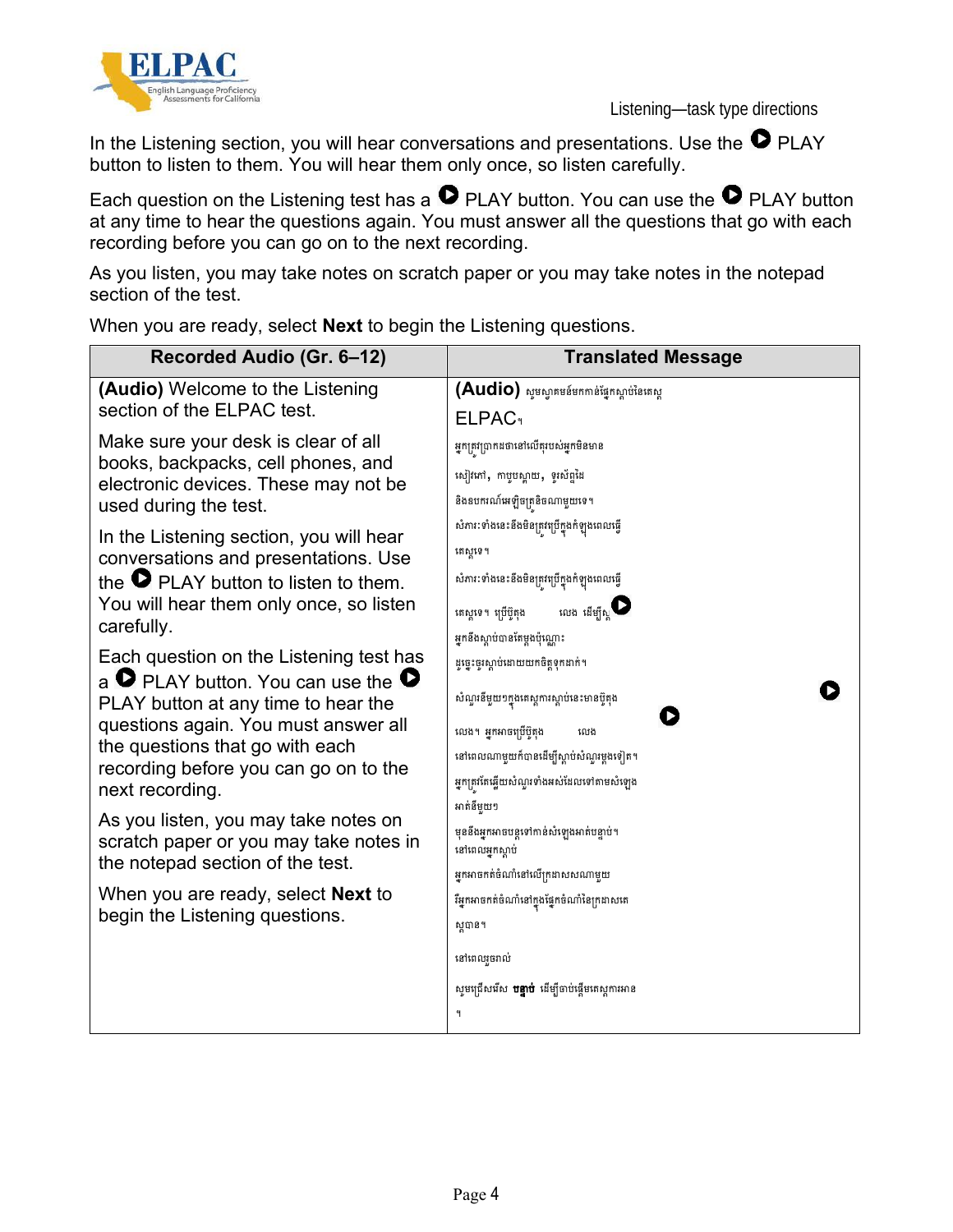

## *Kindergarten Through Grade Two Review Screen*

#### **Screen**

#### **Congratulations, you reached the end of the test!**

Thank you for your attention and hard work.

If there are any questions you marked for review, they will be displayed in the box below. Please finish reviewing any questions you want to, then select Submit Test at the bottom of the screen.

| Test Examiner (TE) Read Aloud (Gr. K–2) | <b>Translated Message</b>             |
|-----------------------------------------|---------------------------------------|
| (TE SAY) Congratulations, you reached   | $\mid$ (TE SAY) សូមអបអរសាទរ           |
| the end of the test!                    | អ្នកបានឈានដល់ទីបញ្ចប់នៃតេស្តហើយ !     |
| Thank you for your attention and hard   | ស្ទមអរគុណចំពោះការយកចិត្តទុកដាក់និងការ |
| work.                                   | ទិតទំរបស់អក។                          |

## *Grades Three Through Twelve Review Screen*

#### **Screen**

#### **Congratulations, you reached the end of the test!**

Thank you for your attention and hard work.

If there are any questions you marked for review, they will be displayed in the box below. Please finish reviewing any questions you want to, then select Submit Test at the bottom of the screen.

| Recorded Audio (Gr. 3-<br>12)                | <b>Translated Message</b>                                                                                                                                                                                                                                                                                                      |
|----------------------------------------------|--------------------------------------------------------------------------------------------------------------------------------------------------------------------------------------------------------------------------------------------------------------------------------------------------------------------------------|
| N/A (No recorded audio for  <br>this screen) | (Screen text) லுள்ளுக்கு<br>អ្នកបានឈានដល់ទីបញ្ចប់នៃតេស្ត ផ្នែកស្តាប់ហើយ!<br>សូមអរគុណចំពោះការយកចិត្តទុកដាក់និងការខិតខំរបស់អ្នក។<br>សូមអបអរសាទរ អ្នកបានឈានដល់ទីបញ្ចប់នៃតេស្ត<br>ផ្នែកស្ដាប់ហើយ។<br>សូមបញ្ចប់ការត្រួតពិនិត្យឡើងវិញនូវរាល់សំនួរដែលអ្នកបានសម្គាល់<br>បន្ទាប់មកជ្រើសរើស ដាក់បញ្ជូនតេស្ត<br>នៅផ្នែកខាងក្រោមនៃអេក្រង់។ |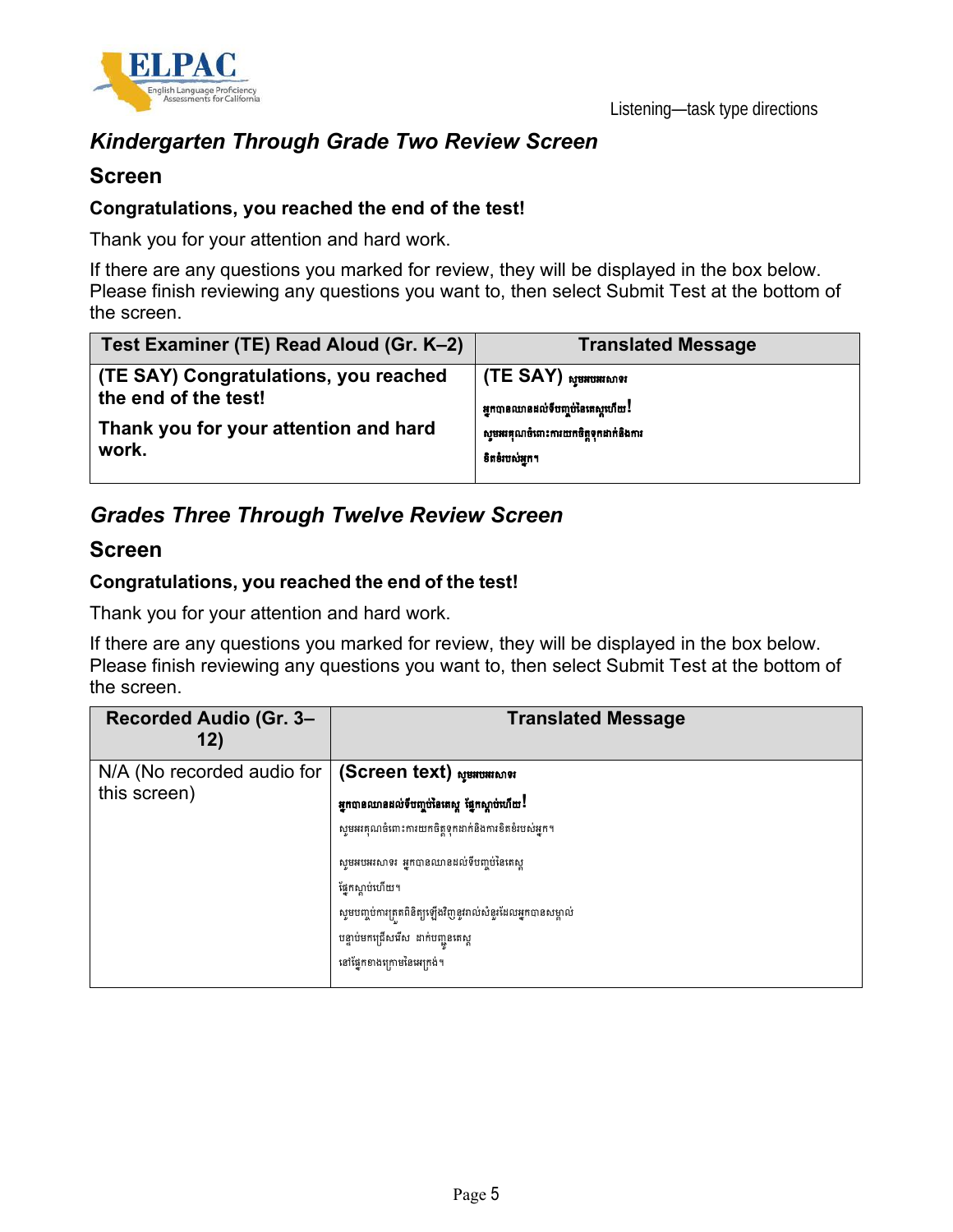

# **Listening—task type directions**

| <b>Task</b>                               | Grade       | <b>Message</b>                 | <b>Translated Message</b> |
|-------------------------------------------|-------------|--------------------------------|---------------------------|
| Listen to a Short<br>Exchange             | Grades K-12 | Listen to a<br>conversation.   | សូមស្ដាប់ការសន្ទនា។       |
| Listen to a<br>Classroom<br>Conversation  | Grades 1-12 | Listen to a<br>conversation.   | សូមស្ដាប់ការសន្ទនា។       |
| Listen to a Story                         | Grades K-5  | Listen to a story.             | សូមស្ដាប់រឿងមួយ។          |
| Listen to an Oral<br>Presentation         | Grades K-12 | Listen to some<br>information. | សូមស្ដាប់ព័ត៌មានខ្លះៗ។    |
| Listen to a Speaker<br>Support an Opinion | Grades 6-12 | Listen to a<br>conversation.   | សូមស្ដាប់ការសន្ទនា។       |

# **Reading—Domain-level Directions**

# *Kindergarten Through Grade One*

### **Screen**

Reading Test

| Test Examiner (TE) Read Aloud (Gr. K–1)                                                                                                                                                                                                                   | <b>Translated Message</b>                                                                                                                                                              |
|-----------------------------------------------------------------------------------------------------------------------------------------------------------------------------------------------------------------------------------------------------------|----------------------------------------------------------------------------------------------------------------------------------------------------------------------------------------|
| (TE SAY) This is the Reading section of<br>the ELPAC test.                                                                                                                                                                                                | (TE SAY) នេះគឺជាផ្នែកអាននៃគេស្នូELPAC1<br>នៅក្នុងផ្នែកនេះនៃការធ្វើតេស្ត                                                                                                                |
| In this part of the test, we are going to<br>read together. I will ask you some<br>questions. You will point to your answer<br>or tell me your answer with words. If you<br>are unsure of how to respond to a<br>question, just respond the best you can. | យើងនឹងអានជាមួយគ្នា។<br>ខ្ញុំនឹងសូរអ្នកនូវសំណួរមួយចំនួន។<br>អ្នកនឹងចង្អុលទៅចម្លើយរបស់អ្នក<br>ញ្ញប្រាប់ខ្ញុំខួវចម្លើយរបស់អ្នកដោយពាក្យពេចន៍។<br>ប្រសិនបើអ្នកមិនច្បាស់ក្នុងការឆ្លើយតបនឹងសំ |
| If you need me to repeat a question, just<br>ask.<br>You will now begin the Reading questions.                                                                                                                                                            | ណូរ<br>អ្នកអាចគ្រាន់តែឆ្លើយតបតាមអ្វីដែលអ្នកអាច<br>ធ្វើបាន។<br>ប្រសិនបើអ្នកត្រូវការឱ្យខ្ញុំស្ទួរសំណួរម្តងទៀត<br>អ្នកអាចសូរខ្ញុំបាន។<br>ពេលនេះអ្នកនឹងចាប់ផ្តើមតេស្តផ្នែកអានបាន។          |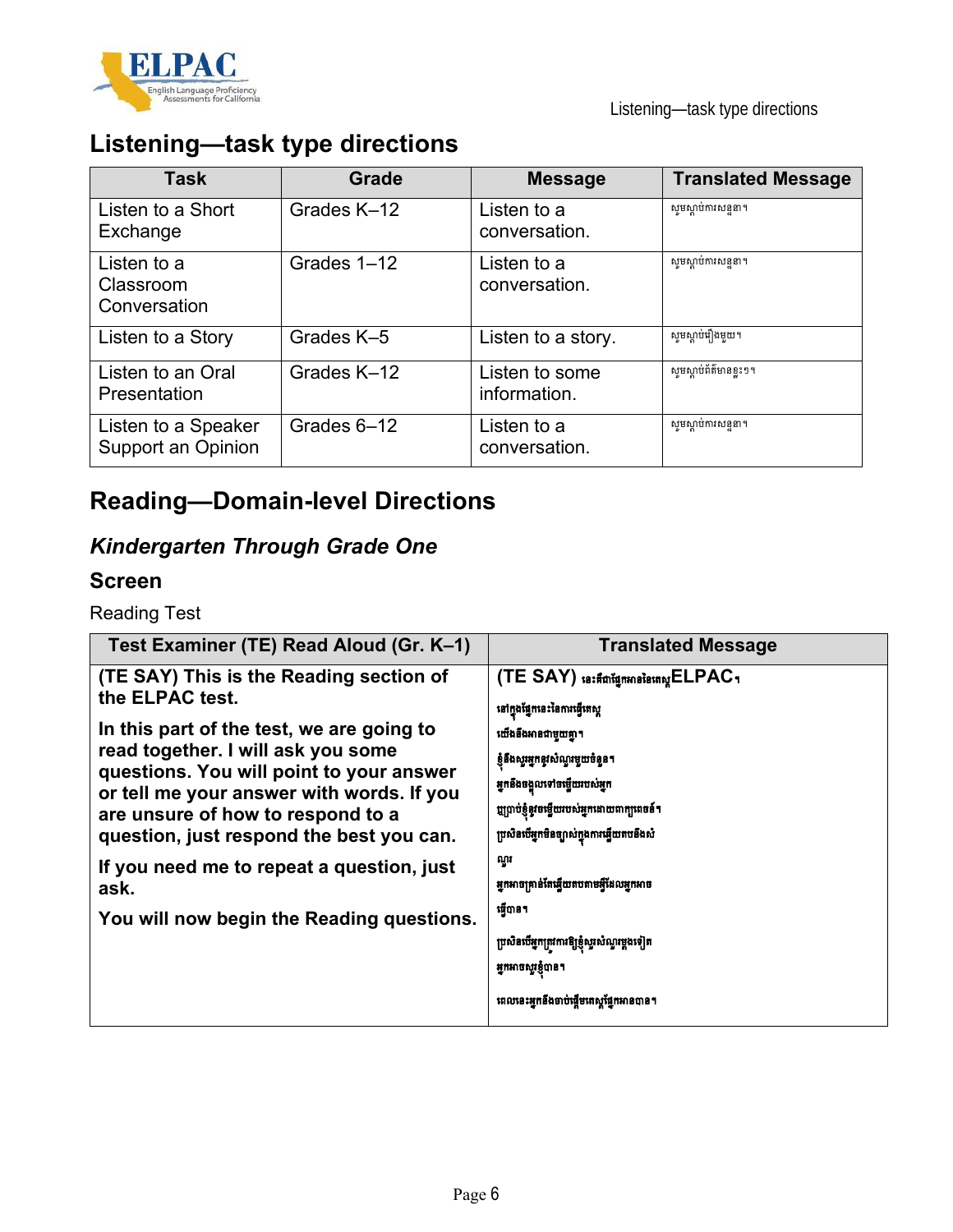

## *Grade Two*

#### **Screen**

This is the Reading section of the ELPAC test.

In this part of the test, we are going to read together. I will ask you some questions. You will point to your answer or tell me your answer with words. If you are unsure of how to respond to a question, just respond the best you can. If you need me to repeat a question, just ask.

You will now begin the Reading questions.

| Test Examiner (TE) Read Aloud (Gr. 2)                                          | <b>Translated Message</b>                     |
|--------------------------------------------------------------------------------|-----------------------------------------------|
| (TE SAY) This is the Reading section of                                        | (TE SAY) នេះគឺជាផ្នែកតំណាននៃគេស្គ             |
| the ELPAC test.                                                                | ELPAC <sub>1</sub>                            |
| In this part of the test, we are going to                                      | នៅក្នុងផ្នែកតេស្តនេះ យើងនឹងអានរួមគ្នា។        |
| read together. I will ask you some<br>questions. You will point to your answer | ខ្ញុំនឹងស្ទួរអ្នកនូវសំណួរមួយចំនួន។            |
| or tell me your answer with words. If you                                      | អ្នកត្រូវប្រាប់ចម្លើយរបស់អ្នក                 |
| are unsure of how to respond to a                                              | <b>ឬនិយាយប្រាប់ខ្ញុំនូវចម្លើយរបស់អ្នក។</b>    |
| question, just respond the best you can.                                       | ប្រសិនបើអ្នកមិនច្បាស់អំពីរបៀបឆ្លើយសំណួរ       |
| If you need me to repeat a question, just                                      | ទេ អ្នកគ្រាន់តែធ្វើយតាមអ្វីដែលអ្នកអាចធ្វើបាន។ |
| ask.                                                                           | ប្រសិនបើអ្នកត្រូវការឲ្យខ្ញុំអានសំណួរឡើងវិញ    |
| You will now begin the Reading                                                 | សូមប្រាប់។                                    |
| questions.                                                                     | ប្រសិនបើអ្នកចង់បានការណែនាំអានលឺ១ដល់អ្ន        |
|                                                                                | កប្បត្រវការជំនួយលើកុំព្យូទ័រ សូមស្លូវ។        |
|                                                                                | ឥឡូវនេះ សូមអ្នកចាប់ធ្វើមសំណួរអំពីអំណាន។       |

## *Grades Three Through Twelve (Summative ELPAC)*

#### **Screen**

Welcome to the Reading section of the ELPAC test.

Make sure your desk is clear of all books, backpacks, cell phones, and electronic devices. These may not be used during the test.

In this part of the test, you will read some passages and answer questions about them. Some passages may be student essays. Student essays may contain errors.

You must answer all the questions that go with each passage before you can go on to the next passage.

If you want any directions read to you during the test, just ask.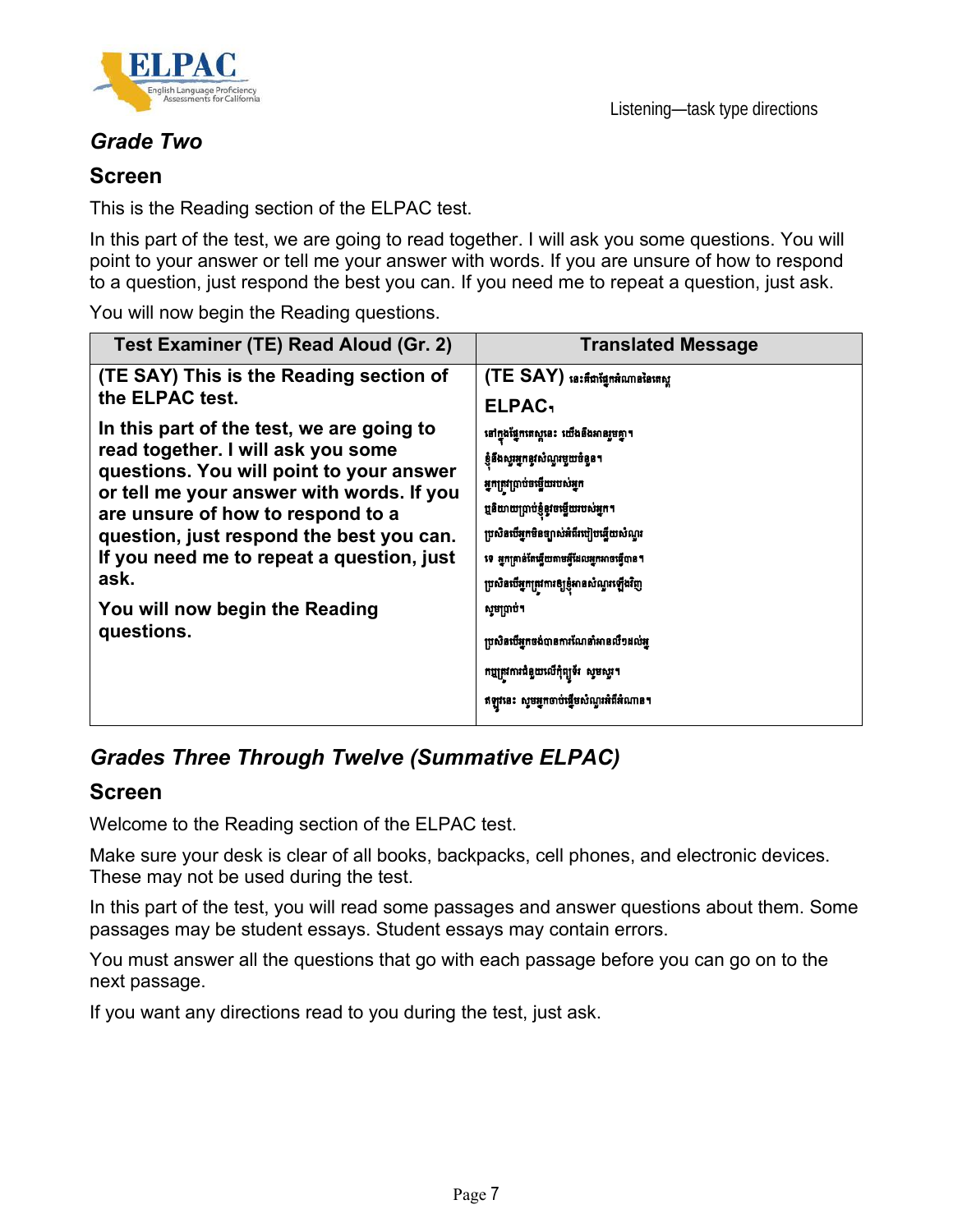

When you are ready, select **Next** to begin the Reading questions.

| Recorded Audio (Gr. 3-12)                                                                                                                                               | <b>Translated Message</b>                                                   |
|-------------------------------------------------------------------------------------------------------------------------------------------------------------------------|-----------------------------------------------------------------------------|
| (Audio) Welcome to the Reading section of                                                                                                                               | (Audio)                                                                     |
| the ELPAC test.                                                                                                                                                         | សូមស្វាគមន៍មកកាន់ផ្នែកអាននៃតេស្ត $\mathsf{ELPAC}$ ។                         |
| Make sure your desk is clear of all books,                                                                                                                              | អ្នកត្រវប្រាកដថានៅលើតុរបស់អ្នកមិនមាន                                        |
| backpacks, cell phones, and electronic                                                                                                                                  | សៀវភៅ, កាបូបស្ពាយ, ទូរស័ព្ទដៃ                                               |
| devices. These may not be used during the                                                                                                                               | និងឧបករណ៍អេឡិចត្រនិចណាមួយទេ។                                                |
| test.                                                                                                                                                                   | សំភារៈទាំងនេះនឹងមិនត្រូវប្រើក្នុងកំឡុងពេលធ្វើ                               |
| In this part of the test, you will read some<br>passages and answer questions about<br>them. Some passages may be student<br>essays. Student essays may contain errors. | តេស្តទេ។<br>នៅក្នុងផ្នែកនេះ<br>អ្នកនឹងអានវគ្គខ្លះៗហើយឆ្លើយសំណួរអំពីវគ្គទាំង |
| You must answer all the questions that go                                                                                                                               | នោះ។ អត្ថបទខ្លះអាចជាអត្ថបទរបស់និស្សិត។                                      |
| with each passage before you can go on to                                                                                                                               | អត្ថបទរបស់និស្សិតអាចមានកំហុស។                                               |
| the next passage.                                                                                                                                                       | អ្នកត្រវតែឆ្លើយសំណួរទាំងអស់ដែលទៅតាមអត្ថប                                    |
| If you want any directions read to you during                                                                                                                           | ទនីមួយៗ                                                                     |
| the test, just ask.                                                                                                                                                     | មុននឹងអ្នកអាចបន្តទៅអត្ថបទបន្ទាប់។                                           |
| When you are ready, select <b>Next</b> to begin                                                                                                                         | ប្រសិនបើអ្នកចង់បានការណែនាំអានដល់អ្នកក្នុង                                   |
| the Reading questions.                                                                                                                                                  | ពេលធ្វើតេស្ត សូមសូរ។                                                        |
|                                                                                                                                                                         | នៅពេលរួចរាល់                                                                |
|                                                                                                                                                                         | សូមជ្រើសរើស <b>បន្ទាប់</b> ដើម្បីចាប់ផ្តើមតេស្តការអា<br>ន។                  |
|                                                                                                                                                                         |                                                                             |

## *Grades Three Through Twelve (Initial ELPAC)*

#### **Screen**

Welcome to the Reading section of the ELPAC test.

Make sure your desk is clear of all books, backpacks, cell phones, and electronic devices. These may not be used during the test.

At the beginning of this section of the test, you will see some pictures and you will choose the sentence that matches the picture. After that, you will read some passages and answer questions about them. Some passages may be student essays. Student essays may contain errors.

You must answer all the questions that go with each passage before you can go on to the next passage.

If you want any directions read to you during the test, just ask.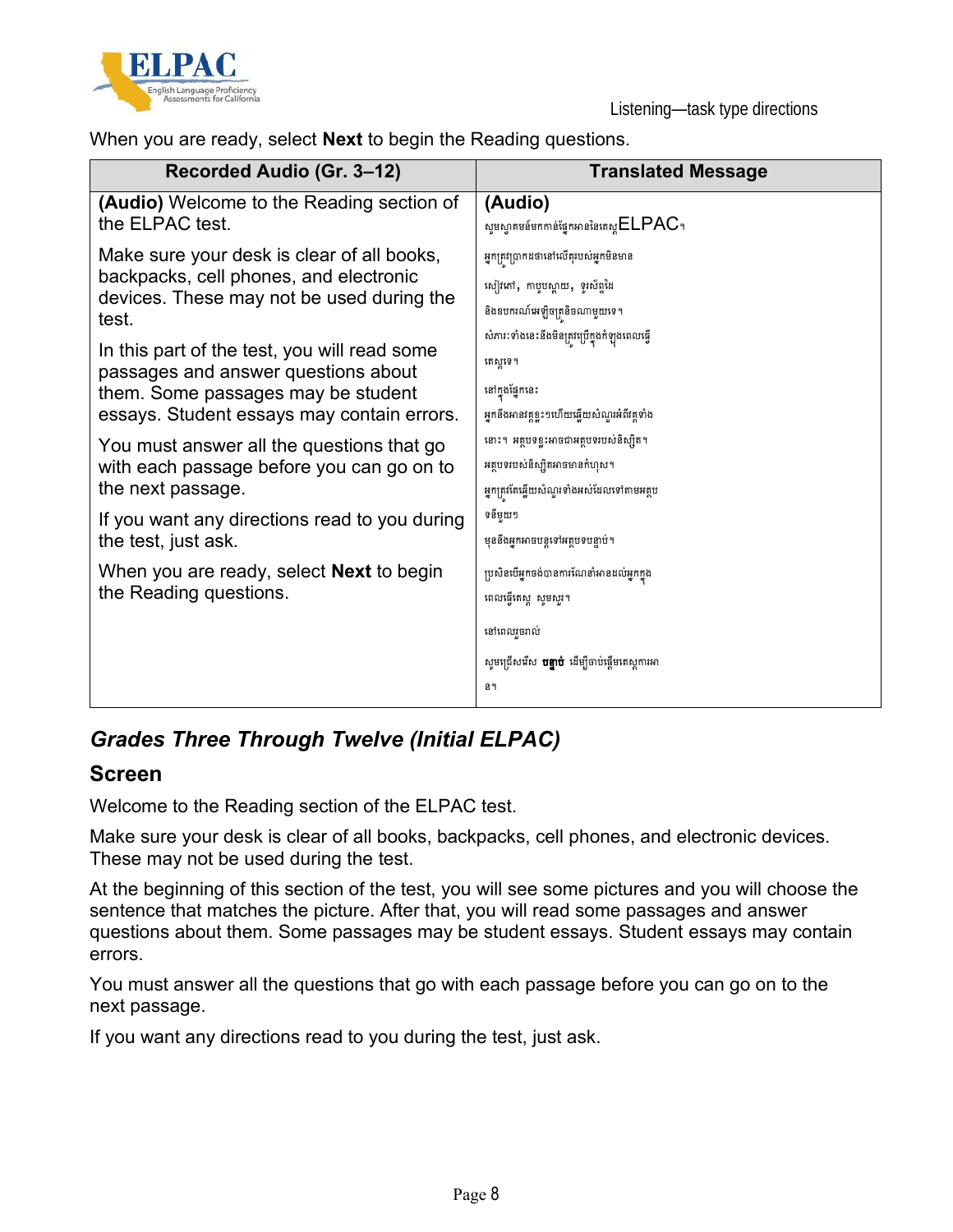

When you are ready, select **Next** to begin the Reading questions.

| Recorded Audio (Gr. 3-12)                                                                                                                                                                                                                                                                              | <b>Translated Message</b>                                                                                                                                                          |
|--------------------------------------------------------------------------------------------------------------------------------------------------------------------------------------------------------------------------------------------------------------------------------------------------------|------------------------------------------------------------------------------------------------------------------------------------------------------------------------------------|
| (Audio) Welcome to the Reading section of<br>the ELPAC test.                                                                                                                                                                                                                                           | (Audio)<br>សូមស្វាគមន៍មកកាន់ផ្នែកអាននៃតេស្ត                                                                                                                                        |
| Make sure your desk is clear of all books,<br>backpacks, cell phones, and electronic<br>devices. These may not be used during the<br>test.                                                                                                                                                             | <b>ELPAC</b><br>អ្នកត្រវប្រាកដថានៅលើតុរបស់អ្នកមិនមាន<br>សៀវភៅ, កាបូបស្ពាយ, ទូរស័ព្ទដៃ<br>និងឧបករណ៍អេឡិចត្រនិចណាមួយទេ។                                                              |
| At the beginning of this section of the test,<br>you will see some pictures and you will<br>choose the sentence that matches the<br>picture. After that, you will read some<br>passages and answer questions about<br>them. Some passages may be student<br>essays. Student essays may contain errors. | សំភារៈទាំងនេះនឹងមិនត្រូវប្រើក្នុងកំឡុងពេល<br>ធ្វើតេស្តទេ។<br>ពីដំបូងនៃផ្នែកនេះ<br>អ្នកនឹងឃើញរូបភាពមួយចំនួនហើយអ្នកនឹង<br>ត្រវជ្រើសរើសពាក្យឬប្រយោគដែលត្រវនឹងរូបភា<br>ពនោះ។ បន្ទាប់មក |
| You must answer all the questions that go<br>with each passage before you can go on to<br>the next passage.                                                                                                                                                                                            | អ្នកនឹងអានវគ្គខ្លះៗហើយឆ្លើយសំណួរអំពីវគ្គទាំ<br>ងនោះ។ អត្ថបទខ្លះអាចជាអត្ថបទរបស់និស្សិត។<br>អត្ថបទរបស់និស្សិតអាចមានកំហុស។                                                            |
| If you want any directions read to you during<br>the test, just ask.                                                                                                                                                                                                                                   | អ្នកត្រវតែឆ្លើយសំណួរទាំងអស់ដែលទៅតាមអត្ថ<br>បទនីមួយៗ                                                                                                                                |
| When you are ready, select <b>Next</b> to begin<br>the Reading questions.                                                                                                                                                                                                                              | មុននឹងអ្នកអាចបន្តទៅអត្ថបទបន្ទាប់។                                                                                                                                                  |
|                                                                                                                                                                                                                                                                                                        | ប្រសិនបើអ្នកចង់បានការណែនាំអានដល់អ្នក                                                                                                                                               |
|                                                                                                                                                                                                                                                                                                        | ក្នុងពេលធ្វើតេស្ត សូមសូរ។                                                                                                                                                          |
|                                                                                                                                                                                                                                                                                                        | នៅពេលរួចរាល់                                                                                                                                                                       |
|                                                                                                                                                                                                                                                                                                        | សូមជ្រើសរើស <b>បន្ទាប់</b> ដើម្បីចាប់ផ្តើមតេស្តការ                                                                                                                                 |
|                                                                                                                                                                                                                                                                                                        | អាន។                                                                                                                                                                               |

## *Kindergarten Through Grade Two Review Screen*

#### **Screen**

#### **Congratulations, you reached the end of the test!**

Thank you for your attention and hard work.

If there are any questions you marked for review, they will be displayed in the box below. Please finish reviewing any questions you want to, then select Submit Test at the bottom of the screen.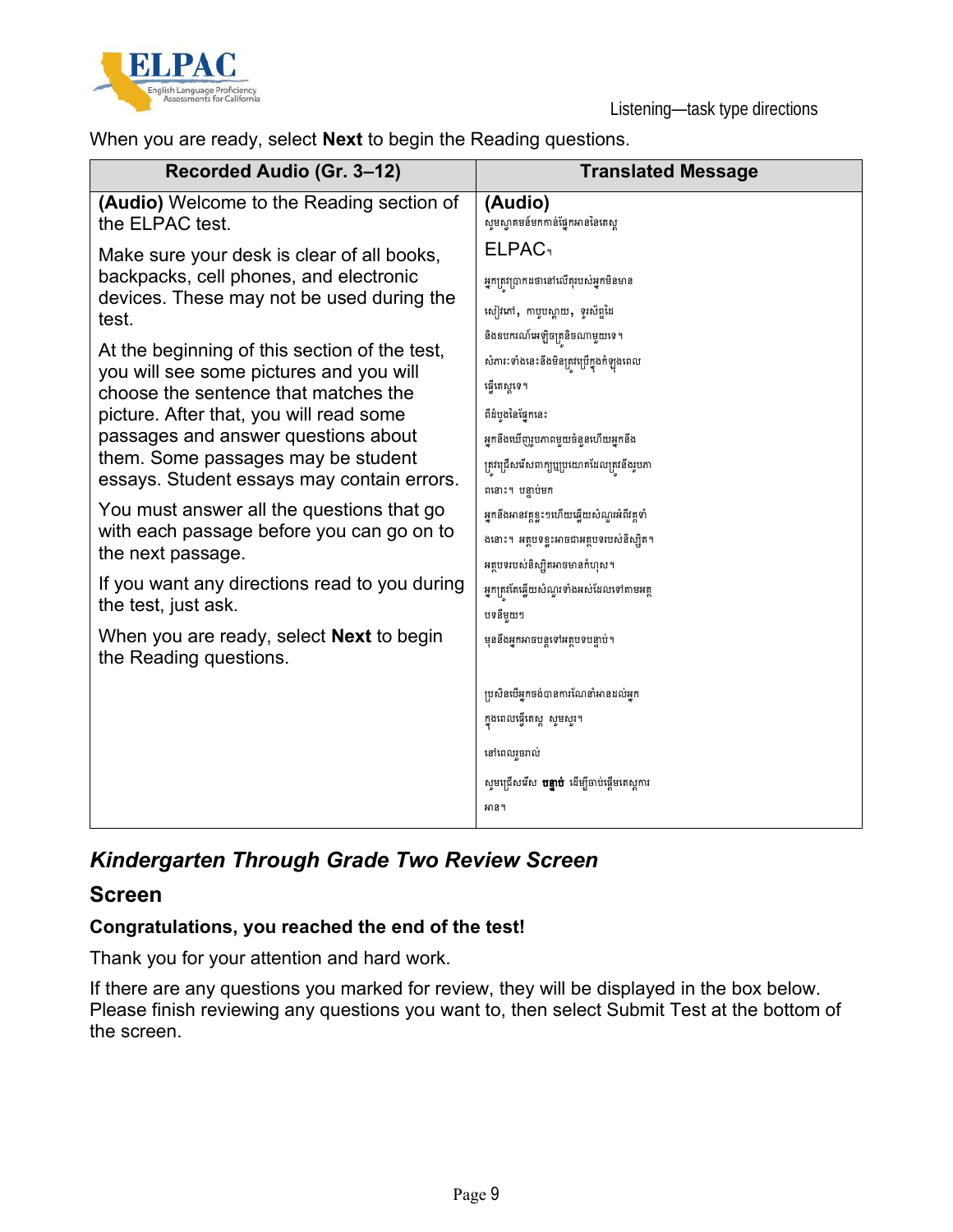



| <b>Test Examiner (TE) Read</b><br>Aloud (Gr. K-2)                | <b>Translated Message</b>                                                                                      |
|------------------------------------------------------------------|----------------------------------------------------------------------------------------------------------------|
| (TE SAY) Congratulations,<br>you reached the end of the<br>test! | (TE SAY)<br>សូមអបអរសាទរអ្នកបានឈានដល់ទីបញ្ចប់នៃគេស្គូហើយ!<br>សូមអរគុណចំពោះការយកចិត្តទុកដាក់និងការខិតខំរបស់អ្នក។ |
| Thank you for your<br>attention and hard work.                   |                                                                                                                |

## *Grades Three Through Twelve Review Screen*

#### **Screen**

#### **Congratulations, you reached the end of the test!**

Thank you for your attention and hard work.

If there are any questions you marked for review, they will be displayed in the box below. Please finish reviewing any questions you want to, then select Submit Test at the bottom of the screen.

| Recorded Audio (Gr. 3-<br>12)                                                                                                       | <b>Translated Message</b>                                                                                                                                                                                                                                                                           |
|-------------------------------------------------------------------------------------------------------------------------------------|-----------------------------------------------------------------------------------------------------------------------------------------------------------------------------------------------------------------------------------------------------------------------------------------------------|
| $N/A$ (No recorded audio for $ $ (Screen text) $N$ $\alpha$ $\beta$ $\beta$ $\beta$ $\beta$ $\beta$ $\beta$ $\beta$<br>this screen) | <b>អ្នកបានឈានដល់ទីបញ្ចប់នៃតេស្ត ផ្នែកអានហើយ</b> !<br>សូមអរគុណចំពោះការយកចិត្តទុកដាក់និងការខិតខំរបស់អ្នក។<br>សូមអបអរសាទរ អ្នកបានឈានដល់ទីបញ្ចប់នៃតេស្ត<br>ផែកសាប់ហើយ។<br>សូមបញ្ចប់ការត្រួតពិនិត្យឡើងវិញនូវរាល់សំនួរដែលអ្នកបានសម្គាល់<br>បន្ទាប់មកជ្រើសរើស ដាក់បញ្ជូនតេស្ត<br>នៅផ្នែកខាងក្រោមនៃអេក្រង់។ |

# **Reading—task type directions**

| Task                                | Grade        | <b>Message</b>                    | <b>Translated Message</b> |
|-------------------------------------|--------------|-----------------------------------|---------------------------|
| Read-Along Word<br>with Scaffolding | Kindergarten | We are going to<br>read together. | យើងនឹងអានជាមយគា។          |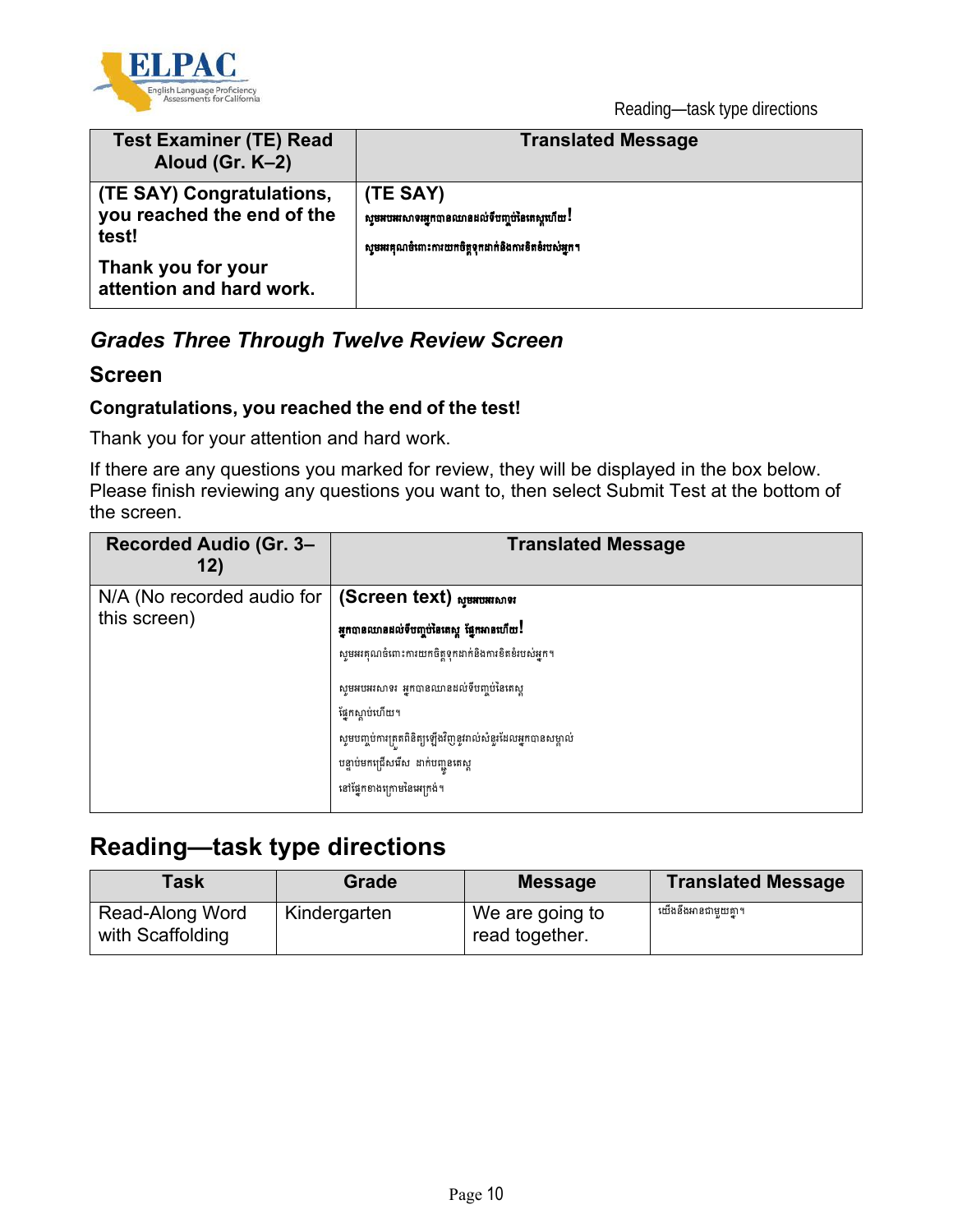

## Reading—task type directions (*continuation one*)

| <b>Task</b>                                 | <b>Grade</b> | <b>Message</b>                                                                   | <b>Translated</b><br><b>Message</b>                               |
|---------------------------------------------|--------------|----------------------------------------------------------------------------------|-------------------------------------------------------------------|
| <b>Read-Along Story</b><br>with Scaffolding | Grades K-1   | We are going to read<br>together.                                                | យើងនឹងអានជាមួយ<br>ุฏฯ                                             |
|                                             |              | [Prompt language<br>should remain in                                             | [ភាសាជំរុញគួរតែនៅ<br>ជាភាសាអង់គ្លេស]                              |
|                                             |              | English]<br>Point to where we                                                    | ចង្អុលទៅកន្លែងដែល<br>យើងគួរចាប់ផ្តើមអាន                           |
|                                             |              | should start reading.<br>We will start reading                                   |                                                                   |
|                                             |              | here. Put your finger<br>here. Follow along<br>with your finger as I             | យើងនឹងចាប់ផ្តើមអា<br>ននៅទីនេះ។                                    |
|                                             |              | read.<br>[Prompt language                                                        | ដាក់ម្រាមដៃរបស់អ្នក<br>នៅទីនេះ។                                   |
|                                             |              | should remain in<br>English]                                                     | អូសម្រាមដៃរបស់អ្នក<br>តាមការអានរបស់ខ្ញុំ។                         |
|                                             |              | Now I will read the<br>story to you. Listen                                      | [ភាសាជំរុញគួរតែនៅ<br>ជាភាសាអង់គ្លេស]                              |
|                                             |              | while I read.                                                                    | ពេលនេះខ្ញុំនឹងអានជឿ<br>ងនេះជួនអ្នក។                               |
|                                             |              |                                                                                  | សូមស្តាប់ពេលខ្ញុំអាន។                                             |
| Read-Along<br>Information                   | Grades K-1   | Now we are going<br>to read together.<br>Listen while I read.                    | ពេលនេះខ្ញុំនឹងអានជឿ<br>ងនេះជួនអ្នក។<br>សូមស្ដាប់ពេលខ្ញុំអាន។      |
| Read and Choose a<br>Word                   | Grade 1      | Look at the picture.<br>Point to the word<br>that matches the<br>picture.        | សូមព្រឡេកមើលរូប<br>ភាព។<br>សូមចង្អុលទៅពាក្យដែ                     |
| Read and Choose a                           | Grade 2      | Look at the picture.                                                             | លត្រូវនឹងរូបភាព។<br>សូមព្រឡោចមីលរូប                               |
| Word                                        |              | <b>Choose the word</b><br>that matches the<br>picture.                           | ភាព។<br>សូមចង្អុលទៅពាក្យដែ<br>លត្រូវនឹងរូបភាព។                    |
| Read and Choose a<br>Sentence               | Grade 1      | Look at the picture.<br>Point to the<br>sentence that<br>matches the<br>picture. | សូមក្រឡោកមីលរូប<br>ភាព។<br>សូមចង្អុលទៅពាក្យដែ<br>លត្រូវនឹងរូបភាព។ |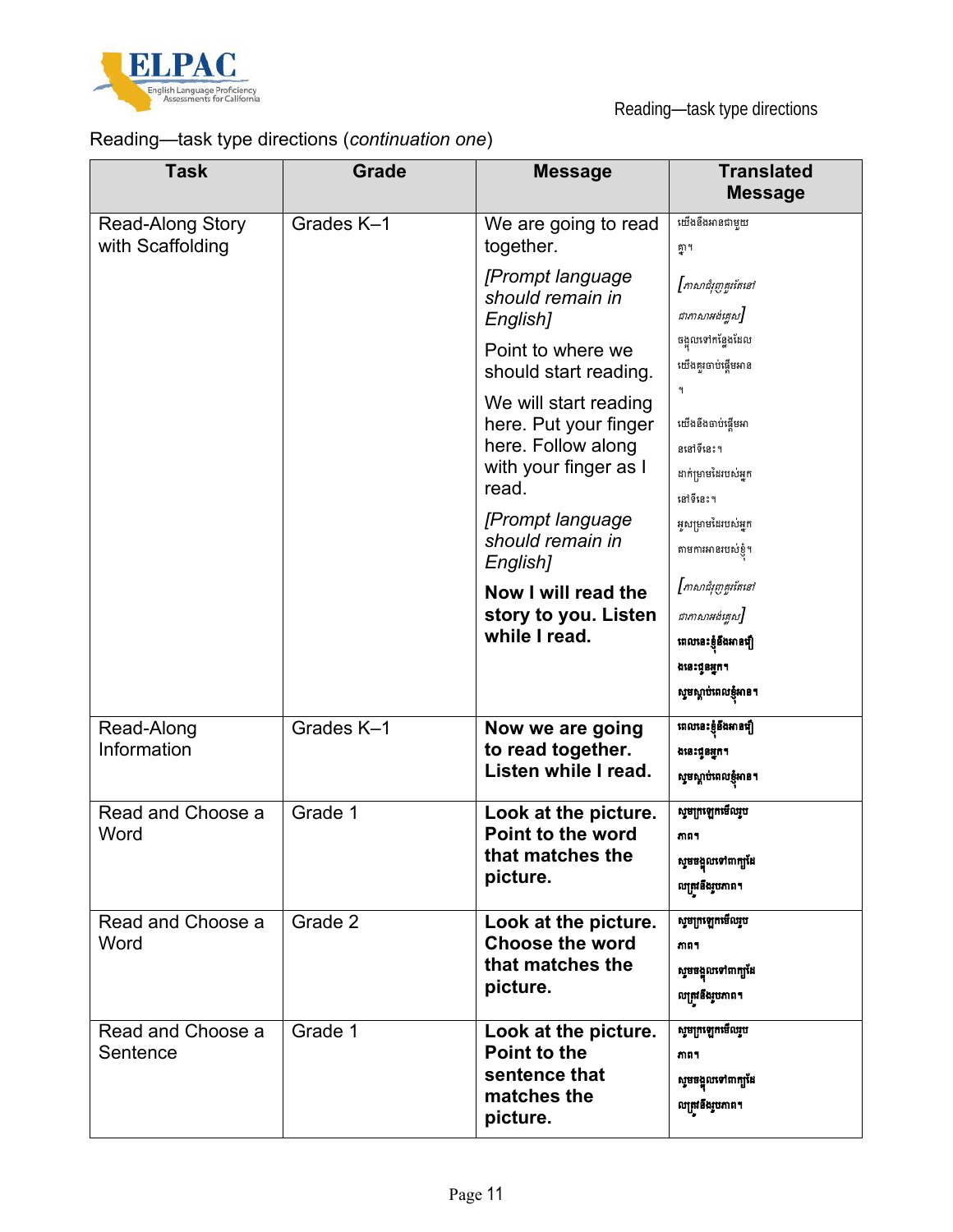

## Reading—task type directions (*continuation two*)

| <b>Task</b>                              | <b>Grade</b> | <b>Message</b>                                                                                                             | <b>Translated</b><br><b>Message</b>                                                                           |
|------------------------------------------|--------------|----------------------------------------------------------------------------------------------------------------------------|---------------------------------------------------------------------------------------------------------------|
| Read and Choose a<br>Sentence            | Grades 2-12  | Look at the picture.<br><b>Choose the</b><br>sentence that<br>matches the<br>picture.                                      | សូមព្រឡោមើលរូប<br>តាព។<br>សូមជ្រើសធីសប្រយោ<br>គដែលត្រូវនឹងរូបភាព<br>۹                                         |
| Read a Short<br>Informational<br>Passage | Grade 1      | Now you are going<br>to read a text on<br>your own. I will ask<br>you some questions<br>about what you have<br>read.       | ឥឡូវអ្នកនឹងអានអត្ថ<br>បទដោយខ្លួនឯង។<br>ខ្ញុំនឹងស្ងួរអ្នកនូវសំណួរ<br>មួយចំនួនអំពីអ្វីដែល<br>អ្នកបានអាន។        |
| Read a Short<br>Informational<br>Passage | Grades 2-12  | Read the text, then<br>answer the<br>questions.                                                                            | អានអត្ថបទ<br>បន្ទាប់មកឆ្លើយសំណួរ<br>٩                                                                         |
| Read a Student<br>Essay                  | Grades 3-12  | A student has<br>written an essay.<br>The essay may<br>include errors.<br>Read the essay,<br>then answer the<br>questions. | និស្សិតម្នាក់បានសរ<br>សេរអត្ថបទមួយ។<br>អត្ថបទនិស្សិតអាចមា<br>នកំហុស។<br>អានអត្ថបទ<br>បន្ទាប់មកឆ្លើយសំណួរ<br>٦ |
| Read a Literary<br>Passage               | Grade 1      | Now you are going<br>to read a story on<br>your own. Then you<br>will answer<br>questions about<br>what you have read.     | ឥឡូវអ្នកនឹងអានរឿង<br>ដោយខ្លួនឯង។<br>បន្ទាប់មកអ្នកនឹងឆ្អើ<br>យសំណួរអំពីអ្វីដែលអ្ន<br>កបានអាន។                  |
| Read a Literary<br>Passage               | Grades 2-12  | Read the story, then<br>answer the<br>questions.                                                                           | អានផ្ទាំង<br>បន្ទាប់មកឆ្លើយសំណួរ<br>٩                                                                         |
| Read an<br>Informational<br>Passage      | Grade 1      | Now you will read a<br>text on your own.<br>Then you will<br>answer some<br>questions about<br>what you have<br>read.      | ឥឡូវអ្នកនឹងអានអត្ថ<br>បទដោយខ្លួនឯង។<br>បន្ទាប់មកអ្នកនឹងឆ្លើ<br>យសំណួរមួយចំនួនអំ<br>ពីអ្វីដែលអ្នកបានអាន<br>۹   |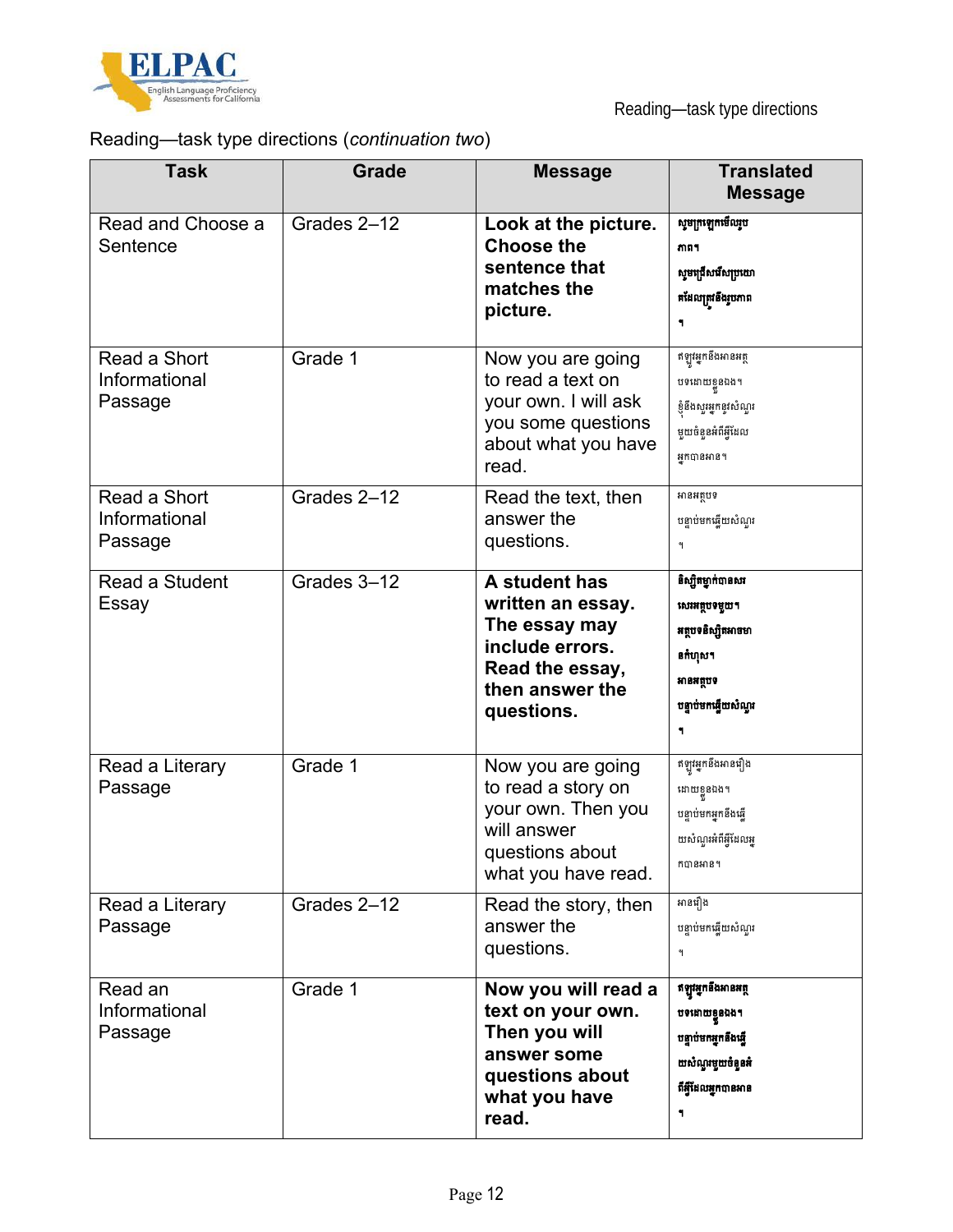

Reading—task type directions (*continuation three*)

| Task                                | <b>Grade</b> | <b>Message</b>                                  | <b>Translated Message</b>       |
|-------------------------------------|--------------|-------------------------------------------------|---------------------------------|
| Read an<br>Informational<br>Passage | Grades 2-12  | Read the text, then<br>answer the<br>questions. | អានអតបទ<br>បន្ទាប់មកឆ្លើយសំណួរ។ |

# **Writing—Domain-level Directions**

## *Kindergarten Through Grade Two*

### **Screen**

(No screen—all on paper)

| Test Examiner (TE) Read Aloud (Gr. K-2)                                                                                                                                                                                                  | <b>Translated Message</b>                                                                                                                                   |  |
|------------------------------------------------------------------------------------------------------------------------------------------------------------------------------------------------------------------------------------------|-------------------------------------------------------------------------------------------------------------------------------------------------------------|--|
| (TE SAY) Today, you will take the ELPAC<br>Writing test. If you are unsure of how to<br>respond to a question, just respond the<br>best you can.<br>In this part of the test, you will write your<br>answers to some questions on paper. | (TE SAY)<br>នេះគឺជាផ្នែកសរសេរនៃគេស្ត $\mathsf{ELPAC}$ ។<br>ប្រសិនបើអ្នកមិនច្បាស់អំពីរបៀបឆ្លើយតបនឹង<br>សំណូរទេ<br>អ្នកគ្រាន់តែឆ្លើយតាមអ្វីដែលអ្នកអាចធ្វើបាន។ |  |
| If you need any questions repeated, just<br>ask.                                                                                                                                                                                         | នៅក្នុងផ្នែកនេះនៃការធ្វើតេស្ត<br>អ្នកនឹងសរសេរចំលើយរបស់អ្នកលើក្រដាសមួយ<br>۹                                                                                  |  |
| You will now begin the Writing questions.                                                                                                                                                                                                | ប្រសិនបើអ្នកត្រវការស្ដាប់សំណួរណាមួយម្ដងហើ<br>យ អ្នកអាចស្ករខ្ញុំបាន។<br>ពេលនេះអ្នកនឹងចាប់ផ្តើមតេស្តផ្នែកសរសេរបា<br>81                                        |  |

## *Grades Three Through Twelve*

#### **Screen**

Welcome to the Writing section of the ELPAC test.

Make sure your desk is clear of all books, backpacks, cell phones, and electronic devices. These may not be used during the test.

Each question on the Writing test has a  $\bullet$  PLAY button. You can use the  $\bullet$  PLAY button at any time to hear the questions again.

In this part of the test you will type your responses to questions in the boxes provided.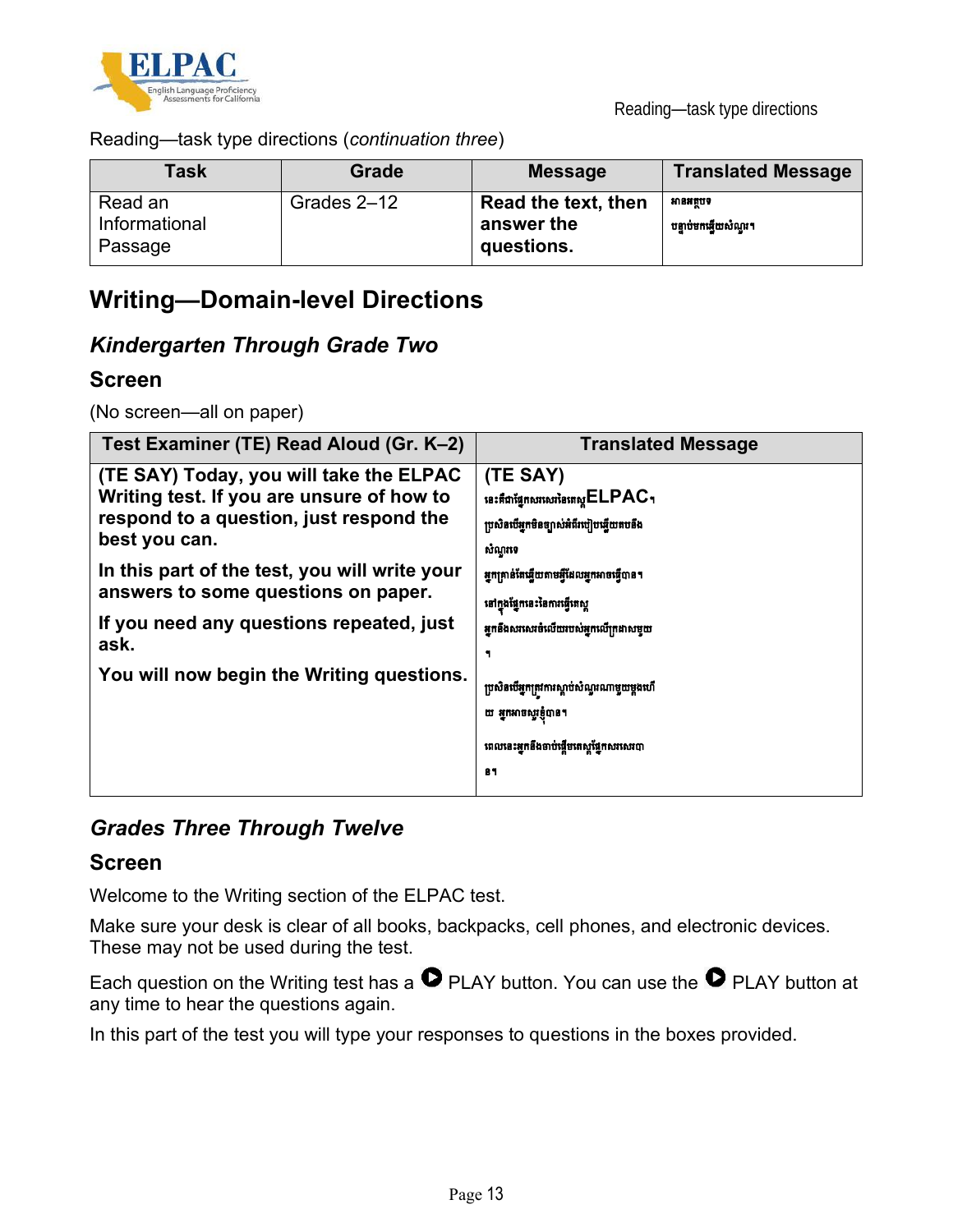

When you are ready, select **Next** to begin the Writing questions. Make sure to answer all questions in English.

| Recorded Audio (Gr. 3-12)                                                 | <b>Translated Message</b>                                        |
|---------------------------------------------------------------------------|------------------------------------------------------------------|
| <b>(Audio)</b> Welcome to the Writing section                             | (Audio) សូមស្វាគមន៍មកកាន់ផ្នែកសរសេរនៃតេស្ត                       |
| of the ELPAC test.                                                        | <b>ELPAC</b> <sup>1</sup>                                        |
| Make sure your desk is clear of all<br>books, backpacks, cell phones, and | អ្នកត្រូវប្រាកដថានៅលើតុរបស់អ្នកមិនមាន សៀវភៅ,                     |
| electronic devices. These may not be                                      | កាបូបស្ពាយ, ទូរស័ព្ទដៃ                                           |
| used during the test.                                                     | និងឧបករណ៍អេឡិចត្រនិចណាមួយទេ។                                     |
| Each question on the Writing test has a                                   | សំភារៈ ទាំងនេះនឹងមិនត្រូវប្រើក្នុងកំឡុងពេលធ្វើតេស្តទេ។           |
| <b>O</b> PLAY button. You can use the <b>O</b>                            | សំនួរនិមួយៗនៅក្នុងតេស្តសរសេរនេះមានប៉ូតុង                         |
| PLAY button at any time to hear the<br>questions again.                   | លេង។ អ្នកអាចប្រើប៊ូតុង<br>លេង                                    |
| In this part of the test you will type your                               | នៅពេលណាមួយក៏បានដើម្បីស្តាប់សំណួរម្តងទៀត។<br>ក្នុងផ្នែកនេះនៃតេស្ត |
| responses to questions in the boxes                                       |                                                                  |
| provided.                                                                 | អ្នកត្រវវាយចំលើយរបស់អ្នកនៅក្នុងប្រអប់ដែលបានផ្តល់                 |
| When you are ready, select <b>Next</b> to                                 | អោយ។                                                             |
| begin the Writing questions. Make sure                                    | នៅពេលរួចរាល់                                                     |
| to answer all questions in English.                                       | សូមជ្រើសរើស <b>បន្ទាប់</b> ដើម្បីចាប់ផ្តើមតេស្តការអាន។           |
|                                                                           | សូមប្រានដថា ចំលើយគឹក្នុងភាសាអង់គ្លេស់។                           |

# *Grades Three Through Twelve Review Screen*

### **Screen**

#### **Congratulations, you reached the end of the test!**

Thank you for your attention and hard work.

If there are any questions you marked for review, they will be displayed in the box below. Please finish reviewing any questions you want to, then select Submit Test at the bottom of the screen.

| Recorded Audio (Gr. 3-<br>12)              | <b>Translated Message</b>                                                                                                                                                                                                                                                                                                       |
|--------------------------------------------|---------------------------------------------------------------------------------------------------------------------------------------------------------------------------------------------------------------------------------------------------------------------------------------------------------------------------------|
| N/A (No recorded audio for<br>this screen) | (Screen text) வுக்காக்கின்<br>អ្នកបានឈានដល់ទីបញ្ចប់នៃតេស្ត ផ្នែកសេសេរហើយ!<br>សូមអរគុណចំពោះការយកចិត្តទុកដាក់និងការខិតខំរបស់អ្នក។<br>សូមអបអរសាទរ អ្នកបានឈានដល់ទីបញ្ចប់នៃតេស្ត<br>ផ្នែកស្ដាប់ហើយ។<br>សូមបញ្ចប់ការត្រួតពិនិត្យឡើងវិញនូវរាល់សំនួរដែលអ្នកបានសម្គាល់<br>បន្ទាប់មកជ្រើសរើស ដាក់បញ្ជូនតេស្ត<br>នៅផ្នែកខាងក្រោមនៃអេក្រង់។ |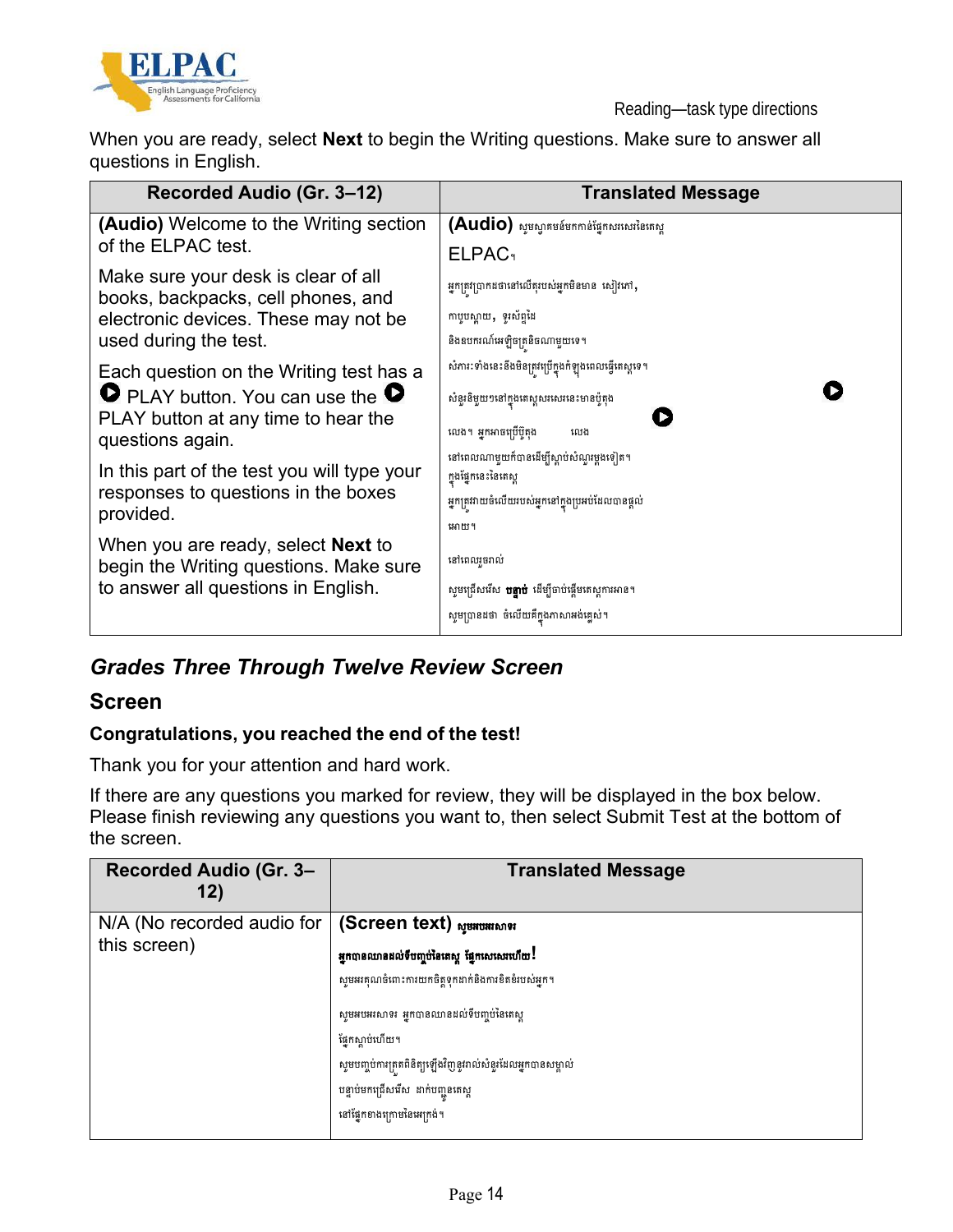

# **Writing—task type directions**

| <b>Task</b>                                       | <b>Grade</b> | <b>Message</b>                                                                                                                                                                                                                                                                                         | <b>Translated</b><br><b>Message</b>                                                                                                                                                                                                          |
|---------------------------------------------------|--------------|--------------------------------------------------------------------------------------------------------------------------------------------------------------------------------------------------------------------------------------------------------------------------------------------------------|----------------------------------------------------------------------------------------------------------------------------------------------------------------------------------------------------------------------------------------------|
| Label a Picture-<br>Word, with<br>Scaffolding     | Grades K-1   | Now we are going to<br>write some letters<br>and words together.                                                                                                                                                                                                                                       | ឥឡូវនេះយើងនឹងសរ<br>សេរអក្សរនិងពាក្យមួ<br>យចំនួនជាមួយគ្នា។                                                                                                                                                                                    |
| Write a Story<br>Together with<br>Scaffolding     | Grades K-2   | We are going to<br>write a story<br>together.                                                                                                                                                                                                                                                          | យើងនឹងសរសេរជឿង<br>ជាមួយគ្នា។                                                                                                                                                                                                                 |
| Write an<br><b>Informational Text</b><br>Together | Grades 1-2   | Now I am going to<br>tell you some<br>information. Listen<br>carefully. Then we<br>will write about<br>what we have<br>learned.                                                                                                                                                                        | ឥឡូវខ្ញុំនឹងប្រាប់អ្នក<br>ពីព័ត៌មានខ្វះ។<br>សូមស្តាប់ដោយយកចិ<br>ត្តទុកដាក់។<br>បន្ទាប់មកយើងនឹងស<br>រសេរអំពីអ្វីដែលយើង<br>បានវៀន។                                                                                                             |
| Describe a Picture                                | Grade 1      | In this part of the<br>test, you will write<br>a sentence on your<br>own.                                                                                                                                                                                                                              | នៅក្នុងផ្នែកនៃការធ្វើ<br>ពេស្តនេះ<br>អ្នកនឹងសរសេរប្រយោ<br>គដោយខ្លួនឯង។                                                                                                                                                                       |
| Describe a Picture                                | Grade 2      | Write about what is<br>happening in the<br>picture.                                                                                                                                                                                                                                                    | សរសេរអំពីអ្វីដែលកំពុ<br>ងកើតឡើងនៅក្នុងរូប<br>ភាពនេះ។                                                                                                                                                                                         |
| Describe a Picture                                | Grades 3-12  | Imagine that you and<br>a partner are going<br>to describe a picture.<br>Your partner has<br>started writing a<br>paragraph about the<br>picture. The<br>paragraph may<br>contain errors. Read<br>your partner's<br>paragraph and then<br>follow the directions<br>for answering the<br>two questions. | ស្រមៃថាអ្នកនិងដៃគ្<br>នឹងពិពណ៌នាអំពីរូប<br>ភាពមួយ។<br>ដៃគូរបស់អ្នកបានចា<br>ប់ផ្តើមសរសេរកថាខ<br>ណ្ឌអំពីរូបភាពនោះ។<br>កថាខណ្ឌនោះអាចមា<br>នកំហុស។<br>អានកថាខណ្ឌរបស់ដៃ<br>គ្គអ្នកហើយបន្ទាប់មក<br>ធ្វើតាមការណែនាំស<br>ម្រាប់ការឆ្លើយសំណួរពី<br>វ។ |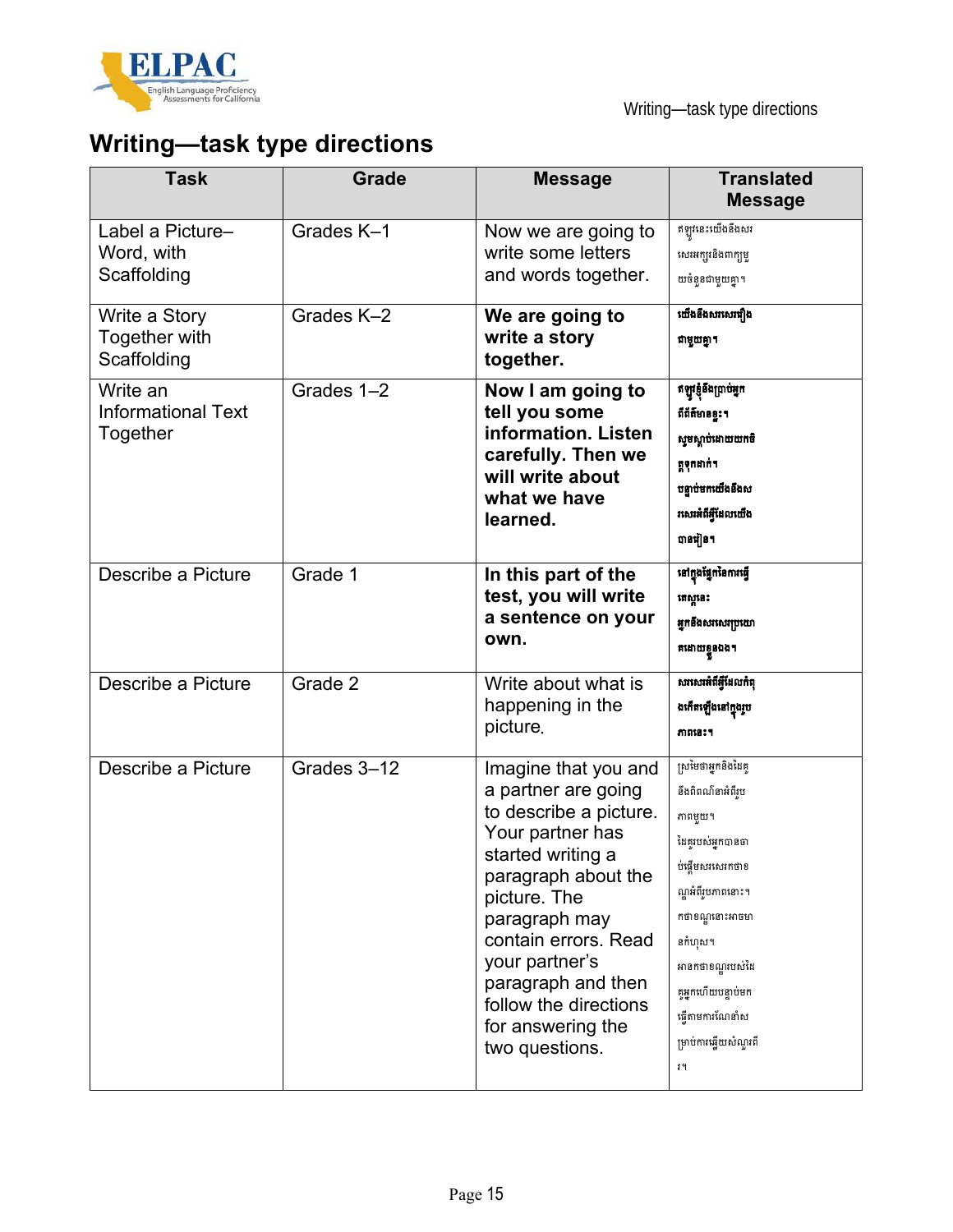

## Writing—task type directions (*continuation one*)

| <b>Task</b>                  | <b>Grade</b> | <b>Message</b>                                                                                     | <b>Translated</b><br><b>Message</b>                                                                              |
|------------------------------|--------------|----------------------------------------------------------------------------------------------------|------------------------------------------------------------------------------------------------------------------|
| Write About an<br>Experience | Grade 1      | You are going to<br>write in English<br>about something that<br>happened to you.                   | អ្នកនឹងសរសេរជាភា<br>សាអង់គ្លេសអំពីអ្វីដែ                                                                         |
|                              |              |                                                                                                    | លបានកើតឡើងចំ                                                                                                     |
|                              |              | [Prompt should<br>remain in English]                                                               | ពោះអ្នក។<br>[ភាសាជំរុញគួរតែនៅ                                                                                    |
|                              |              | You should write<br>at least one<br>complete<br>sentence.                                          | ជាភាសាអង់គ្លេស]<br>អ្នកគួរតែសរសេរ<br>អោយបានយ៉ាង<br>ហោចណាស់ប្រយោ                                                  |
|                              |              | Use descriptions,<br>$\bullet$<br>details, and<br>examples to<br>make your writing<br>interesting. | គពេញលេញមួយ។<br>ប្រើការពិពណ៌នាលំ<br>អិតនិងឧទាហរណ៍<br>ដើម្បីធ្វើឱ្យការសរ<br>សេររបស់អ្នកគួរ<br>អោយចាប់អារម្ម<br>ណ៍។ |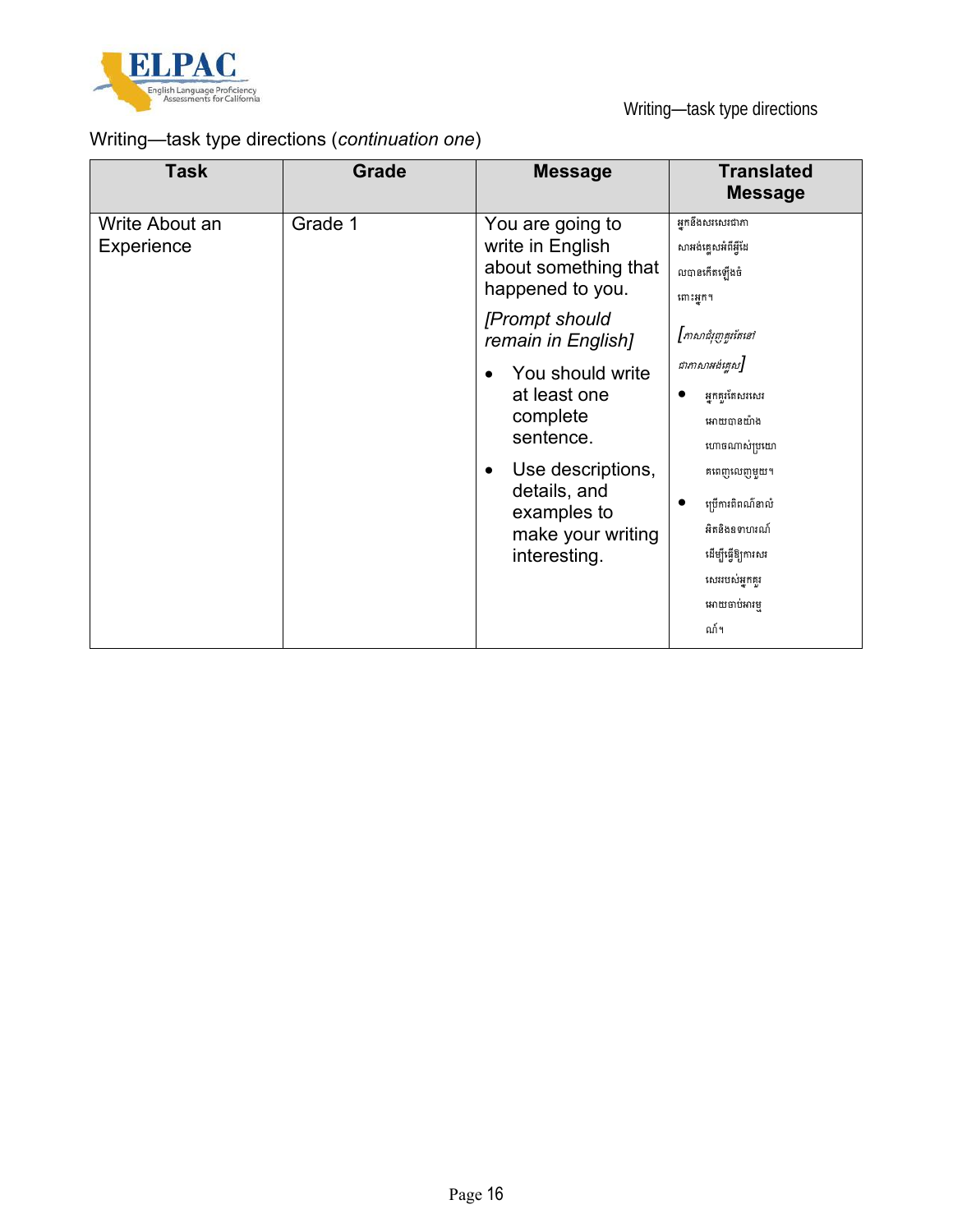

## Writing—task type directions (*continuation two*)

| <b>Grade</b> | <b>Message</b>                                                                                                                    | <b>Translated</b><br><b>Message</b>                                                                                                                                         |
|--------------|-----------------------------------------------------------------------------------------------------------------------------------|-----------------------------------------------------------------------------------------------------------------------------------------------------------------------------|
| Grade 2      | You are going to<br>write a paragraph in<br>English about your<br>personal experience.                                            | អ្នកនឹងសរសេរកថាខ<br>ណ្ឌជាភាសាអង់គ្លេសអំ<br>ពីបទពិសោធន៍ផ្ទាល់ខ្លួ<br>នរបស់អ្នក។                                                                                              |
|              | [Prompt should<br>remain in English]<br>Your paragraph<br>$\bullet$<br>should include at<br>least three<br>complete<br>sentences. | [ភាសាជំរុញគួរតែនៅ<br>ជាភាសាអង់គ្លេស]<br>កថាខណ្ឌរបស់អ្នក<br>គួរតែរួមបញ្ចូលយ៉ា<br>ងហោចណាស់អោ<br>យបានប្រយោគពេ                                                                  |
|              | details, and<br>examples to<br>make your writing<br>interesting.<br>Check your<br>$\bullet$<br>writing for correct                | ញលេញចំនួនបី។<br>ក្រើការពិពណ៌នាលំ<br>អិតនិងឧទាហរណ៍<br>ដើម្បីធ្វើឱ្យការសរ<br>សេររបស់អ្នកគួរ<br>អោយចាប់អារម្ម<br>ណ៍។                                                           |
|              | letters,<br>punctuation, and<br>spelling.<br>Do not write<br>$\bullet$<br>outside the box.<br>Please write<br>neatly.             | សូមពិនិត្យការសរ<br>សេររបស់អ្នកអោយ<br>មានវេយ្យាករណ៍,អ<br>ក្សរធំតូច ,<br>វណ្ណយុត្តិនិងអក្គរាវិ<br>រុទ្ធត្រឹមត្រូវ។<br>សូមកុំសរសេរនៅ<br>ក្រៅប្រអប់។<br>សូមសរសេរអោយ<br>មានរបៀប។ |
|              |                                                                                                                                   | Use descriptions,<br>$\bullet$<br>grammar, capital                                                                                                                          |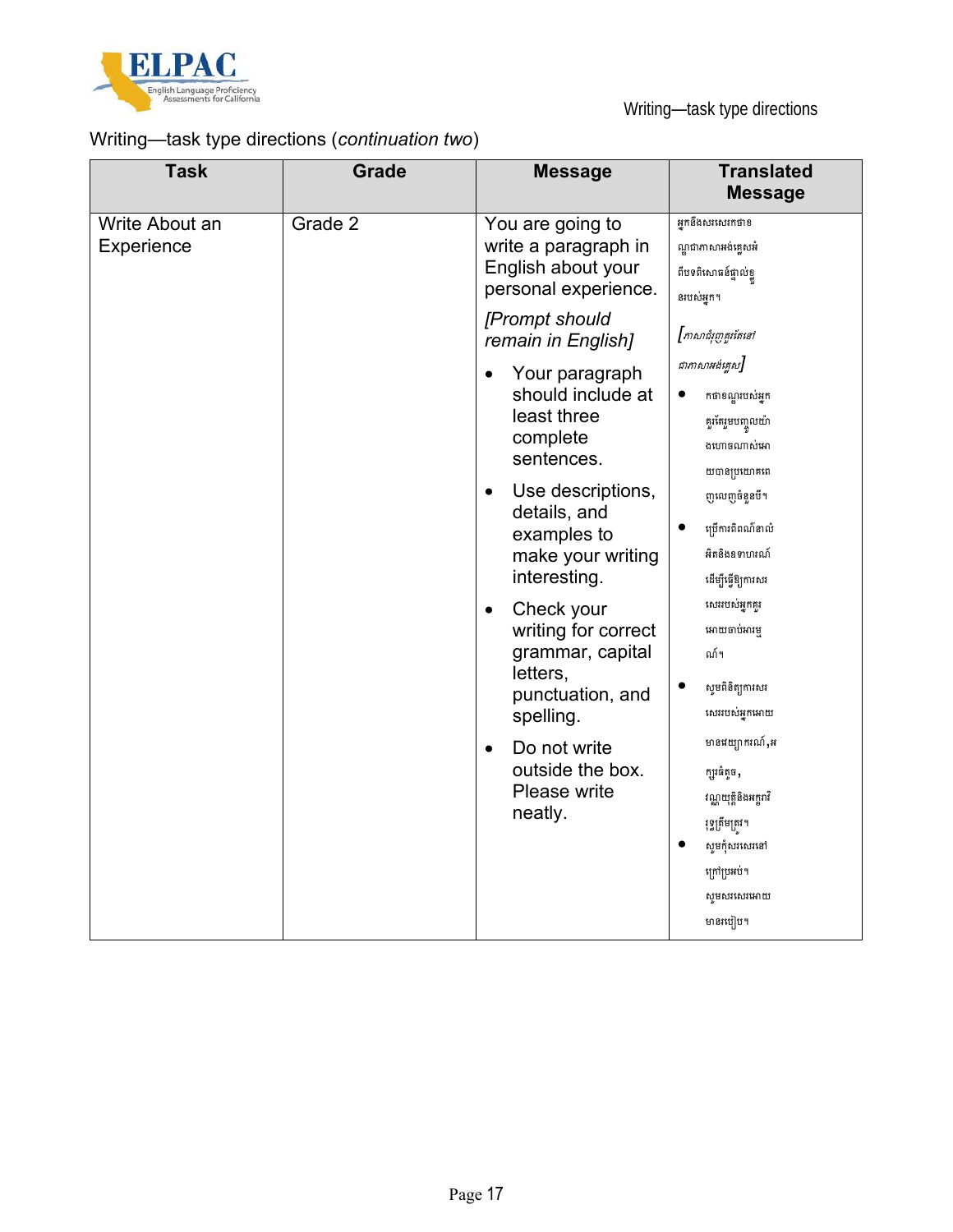

## Writing—task type directions (*continuation three*)

| <b>Task</b>                  | <b>Grade</b> | <b>Message</b>                                                                                                                                                                                                                                                                                                                                                                                                                                                                                                                                | <b>Translated</b><br><b>Message</b>                                                                                                                                                                                                                                                                                                                                                                                                                                                  |
|------------------------------|--------------|-----------------------------------------------------------------------------------------------------------------------------------------------------------------------------------------------------------------------------------------------------------------------------------------------------------------------------------------------------------------------------------------------------------------------------------------------------------------------------------------------------------------------------------------------|--------------------------------------------------------------------------------------------------------------------------------------------------------------------------------------------------------------------------------------------------------------------------------------------------------------------------------------------------------------------------------------------------------------------------------------------------------------------------------------|
| Write About an<br>Experience | Grades 3-12  | In the following box,<br>you are going to<br>write a paragraph in<br>English about your<br>personal experience.<br>[Recording of prompt<br>is in English]<br>Your paragraph<br>$\bullet$<br>should include at<br>least three<br>complete<br>sentences and<br>should have a<br>beginning, a<br>middle, and an<br>end.<br>Use descriptions,<br>$\bullet$<br>details, and<br>examples to<br>make your writing<br>interesting.<br>Check your<br>$\bullet$<br>writing for correct<br>grammar, capital<br>letters,<br>punctuation, and<br>spelling. | នៅក្នុងប្រអប់ខាង<br>ក្រោមអ្នកនឹងសរសេរ<br>កថាខណ្ឌជាភាសាអង់<br>គ្លេសអំពីបទពិសោធ<br>ន៍ផ្ទាល់ខ្លួនរបស់អ្នក។<br>$[$ ការកត់សំគាល់ភាសា<br>អង់គ្លេស]<br>កថាខណ្ឌរបស់អ្នក<br>គួរតែរួមបញ្ចូលយ៉ា<br>ងហោចណាស់អោ<br>យបានប្រយោគពេ<br>ញលេញចំនួនបី<br>ហើយគួរតែមាន<br>សេចក្តីផ្តើម ,ត្មសេ<br>ចក្តី<br>និងសេចក្តីបញ្ចប់។<br>ក្យើការពិពណ៌នាលំ<br>អិតនិងឧទាហរណ៍<br>ដើម្បីធ្វើឱ្យការសរ<br>សេររបស់អ្នកគួរ<br>អោយចាប់អារម្ម<br>ណ៍។<br>ស្ទូមពិនិត្យការសរ<br>សេររបស់អ្នកអោយ<br>មានវេយ្យាករណ៍,អ<br>ក្សួរធំតូច , |
|                              |              |                                                                                                                                                                                                                                                                                                                                                                                                                                                                                                                                               | វណ្ណយុត្តិនិងអក្គរាវិ<br>រុទ្ធត្រឹមត្រវ។                                                                                                                                                                                                                                                                                                                                                                                                                                             |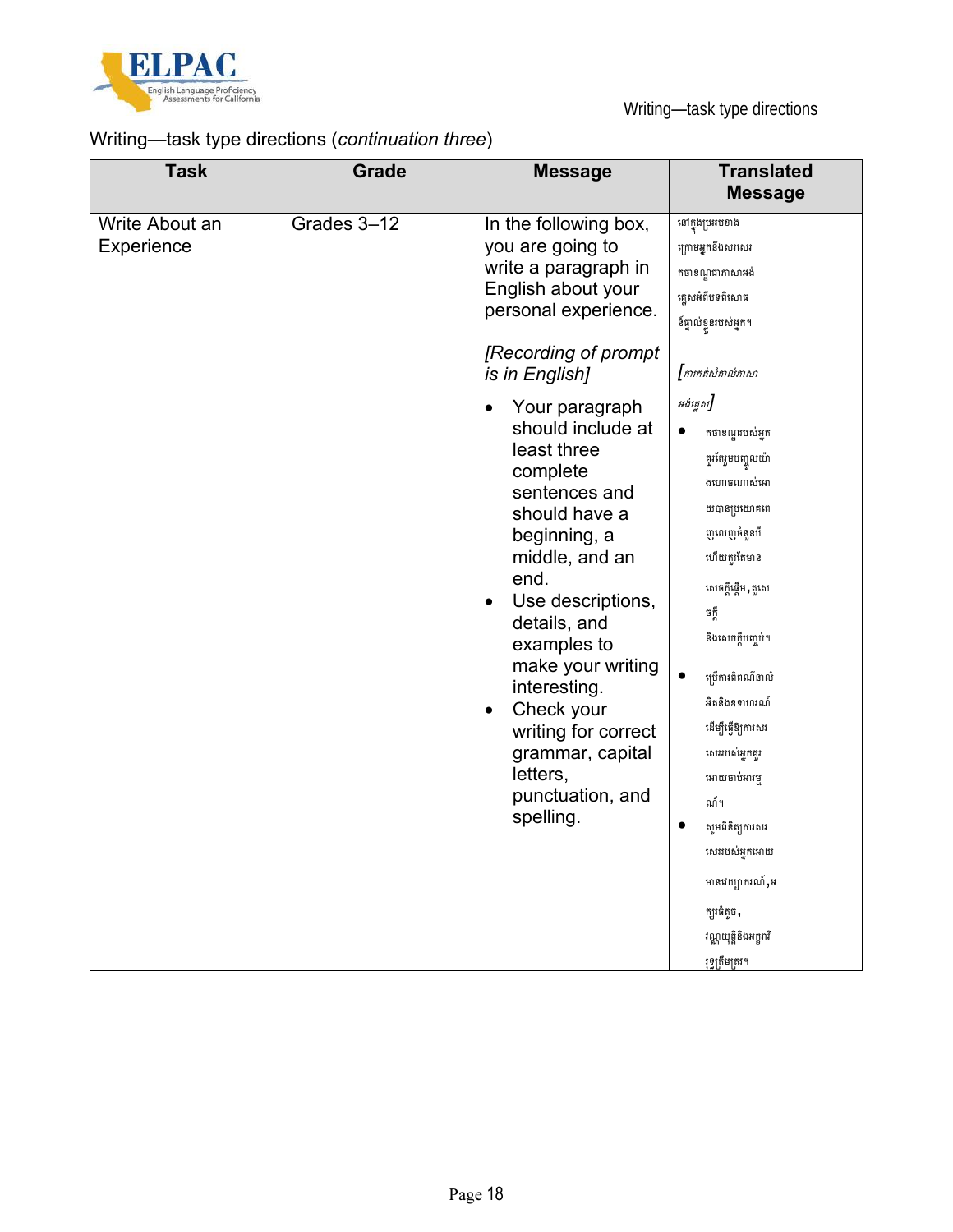

## Writing—task type directions (*continuation four*)

| <b>Task</b>                                   | Grade       | <b>Message</b>                                                                                                                                                                                                                                              | <b>Translated</b><br><b>Message</b>                                                                                                                                                                                                                    |
|-----------------------------------------------|-------------|-------------------------------------------------------------------------------------------------------------------------------------------------------------------------------------------------------------------------------------------------------------|--------------------------------------------------------------------------------------------------------------------------------------------------------------------------------------------------------------------------------------------------------|
| <b>Write About</b><br>Academic<br>Information | Grades 3-5  | Imagine that you are<br>writing a description<br>with a classmate.<br>Your classmate filled<br>in information in a<br>graphic organizer.<br>Read the details in<br>the graphic<br>organizer. Then use<br>the information to<br>answer the two<br>questions. | ស្រមៃថាអ្នកកំពុងសរ<br>សេរការពិពណ៌នាជាមួ<br>យមិត្តរួមថ្នាក់។<br>មិត្តរួមថ្នាក់របស់អ្នក<br>បានបំពេញព័ត៌មាន<br>នៅក្នុងអ្នកមៀបចំក្រា<br>ហ៊ិច។<br>សូមអានព័ត៌មានលំអិ<br>តអំពីអ្នករៀបចំក្រាហ្វិ<br>ច។<br>បន្ទាប់មកប្រើព័ត៌មា<br>នដើម្បីឆ្លើយសំណួរទាំ<br>ងពីរ។ |
| <b>Write About</b><br>Academic<br>Information | Grades 6-12 | Imagine that you are<br>working on a group<br>project. Some<br>members of your<br>group have created<br>a graphic organizer.<br>Use the information<br>in the graphic<br>organizer to answer<br>the two questions.                                          | ស្រមៃថាអ្នកកំពុងធ្វើ<br>ការលើគម្រោងជាក្រម<br>٩<br>សមាជិកខ្លះនៃក្រុមរប<br>ស់អ្នកបានបង្កើតអ្នក<br>រៀបចំក្រហ្វិច។<br>ប្រើព័ត៌មានពីអ្នកវៀ<br>បចំក្រាហ្មិចដើម្បីឆ្លើយ<br>សំណួរទាំងពីរ។                                                                      |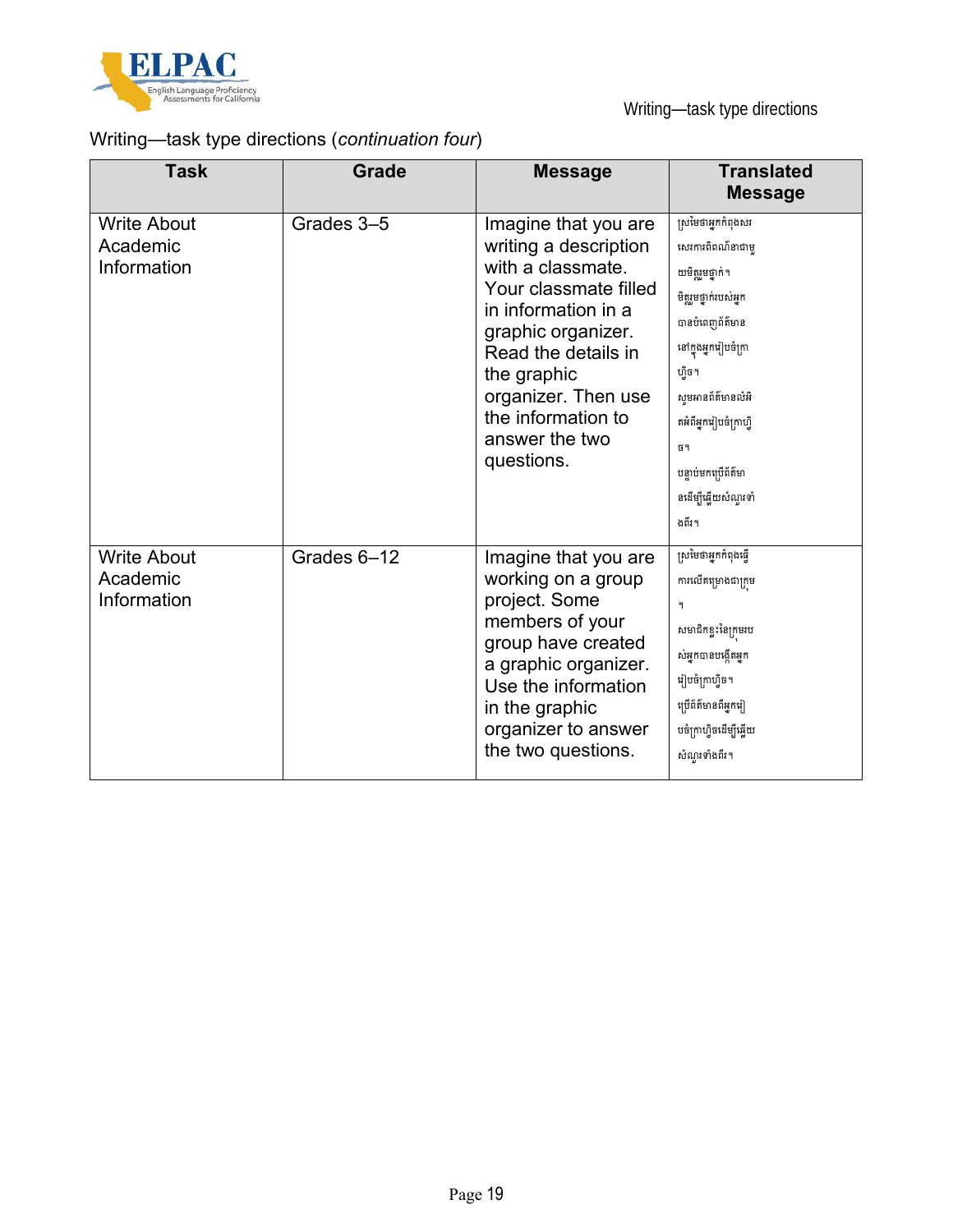

## Writing—task type directions (*continuation five*)

| <b>Task</b>        | Grade      | <b>Message</b>                                                                                                                                                                                                                                             | <b>Translated</b><br><b>Message</b>                                                                                                                                                                                                    |
|--------------------|------------|------------------------------------------------------------------------------------------------------------------------------------------------------------------------------------------------------------------------------------------------------------|----------------------------------------------------------------------------------------------------------------------------------------------------------------------------------------------------------------------------------------|
| Justify an Opinion | Grades 3-5 | In the following box,<br>you are going to<br>write at least one<br>paragraph in English<br>about an important<br>issue.<br>[Recording of prompt<br>is in English]<br>Think about what<br>$\bullet$                                                         | នៅក្នុងប្រអប់ខាង<br>ក្រោមអ្នកនឹងសរសេរ<br>យ៉ាងហោចណាស់<br><u>មួយកថាខណ្ឌ</u><br>ជាភាសាអង់គ្លេសអំពី<br>បញ្ហាសំខាន់។<br>$[$ ការកត់សំគាល់ភាសា<br>អង់គ្លេស]                                                                                   |
|                    |            | you will write<br>before you begin<br>writing.<br>State your<br>$\bullet$<br>opinion clearly<br>and give two or<br>more reasons to<br>support your<br>opinion.<br>The paragraph<br>$\bullet$<br>should include at<br>least three<br>complete<br>sentences. | គិតអំពីអ្វីដែលអ្នក<br>$\bullet$<br>នឹងសរសេរមុនពេ<br>លអ្នកចាប់ផ្តើមសរ<br>សេរ។<br>បញ្ចេញយោបល់រប<br>ស់អ្នកឱ្យបានច្បា<br>ស់និងផ្តល់ហេតុផ<br>លពីរឬត្រើនដើម្បី<br>គាំទ្រគំនិតរបស់អ្ន<br>ñ٩<br>កថាខណ្ឌគួរតែមា<br>នយ៉ាងហោចណាស់<br>ប្រយោគពេញលេញ |
|                    |            | Check your<br>$\bullet$<br>writing for correct<br>grammar, capital<br>letters,<br>punctuation, and<br>spelling.                                                                                                                                            | ចំនួនបី។<br>ស្ទួមពិនិត្យការសរ<br>សេររបស់អ្នកអោយ<br>មានវេយ្យាករណ៍,អ<br>ក្សួរធំតូច ,<br>វណ្ណយុត្តិនិងអក្តរាវិ<br>រុទ្ធត្រឹមត្រវ។                                                                                                         |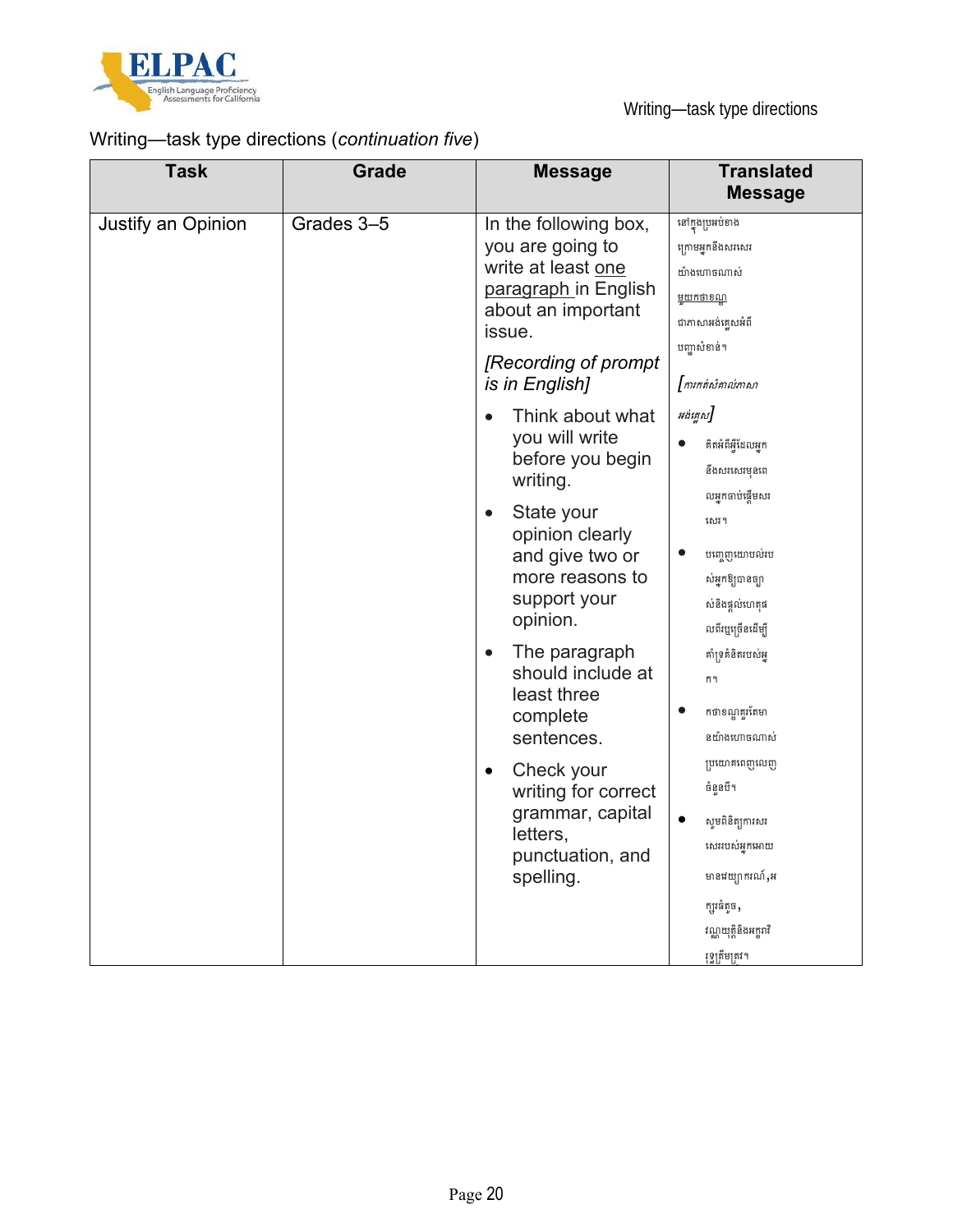

## Writing—task type directions (*continuation six*)

| Justify an Opinion | Grades 6-12 | In the following box,                                                                                                                                                                                                                                                                                                                                                                                           | នៅក្នុងប្រអប់ខាង                                                                                                                                                                                                                                                                                                                                                                   |
|--------------------|-------------|-----------------------------------------------------------------------------------------------------------------------------------------------------------------------------------------------------------------------------------------------------------------------------------------------------------------------------------------------------------------------------------------------------------------|------------------------------------------------------------------------------------------------------------------------------------------------------------------------------------------------------------------------------------------------------------------------------------------------------------------------------------------------------------------------------------|
|                    |             | you are going to<br>write at least two<br>paragraphs in<br>English about an<br>important issue.<br>[Recording of prompt<br>is in English]                                                                                                                                                                                                                                                                       | ក្រោមអ្នកនឹងសរសេរ<br>យ៉ាងហោចណាស់<br><u>ពីរកថាខណ្ឌ</u><br>ជាភាសាអង់គ្លេសអំពី<br>បញ្ហាសំខាន់មួយ។<br>[ការកត់សំគាល់ភាសា                                                                                                                                                                                                                                                                |
|                    |             | Think about what<br>$\bullet$<br>you will write<br>before you begin<br>writing.<br>State your<br>$\bullet$<br>opinion clearly<br>and give two or<br>more reasons to<br>support your<br>opinion.<br>The paragraphs<br>$\bullet$<br>should include at<br>least three<br>complete<br>sentences.<br>Check your<br>$\bullet$<br>writing for correct<br>grammar, capital<br>letters,<br>punctuation, and<br>spelling. | អង់គ្លេស]<br>គិតអំពីអ្វីដែលអ្នក<br>នឹងសរសេរមុនពេ<br>លអ្នកចាប់ផ្តើមសរ<br>សេរ។<br>បញ្ចេញយោបល់រប<br>ស់អ្នកឱ្យបានច្បា<br>ស់និងផ្តល់ហេតុផ<br>លពីរឬប្រើនដើម្បី<br>គាំទ្រគំនិតរបស់អ្<br>۴i<br>កថាខណ្ឌគួរតែមា<br>$\bullet$<br>នយ៉ាងហោចណាស់<br>ប្រយោគពេញលេញ<br>ចំនួនបី។<br>ស្ទួមពិនិត្យការសរ<br>សេររបស់អ្នកអោយ<br>មានវេយ្យាករណ៍,អ<br>ក្សរធំតូច,<br>វណ្ណយុត្តិនិងអក្គរាវិ<br>រុទ្ធត្រឹមត្រវ។ |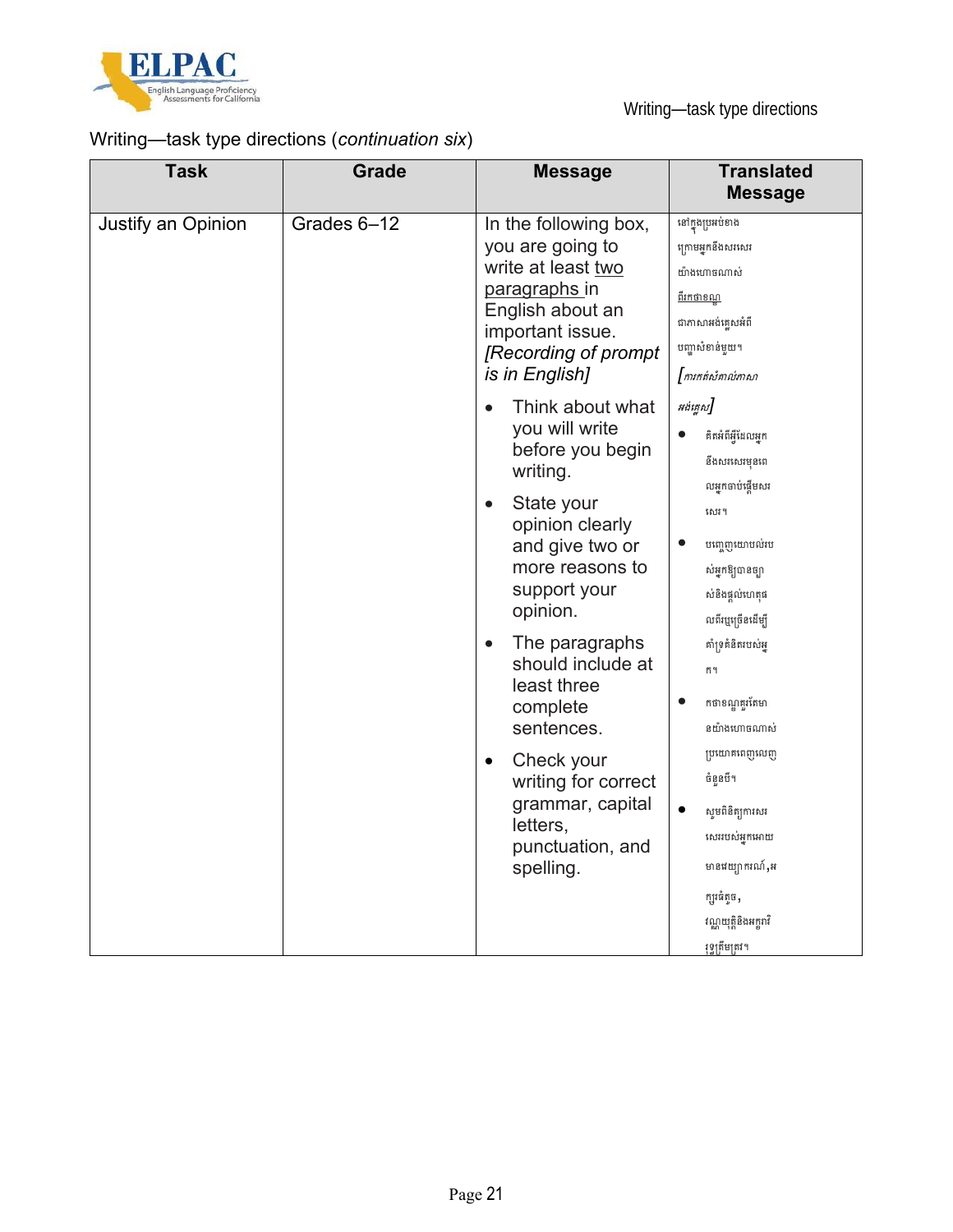

# **Speaking—Domain-level Directions**

## *Kindergarten Through Grade Two*

#### **Screen**

Speaking Test

| Spoken by Test Examiner (read aloud<br>from the DFA)                                                                                            | <b>Translated Message</b>                                                                                                                             |
|-------------------------------------------------------------------------------------------------------------------------------------------------|-------------------------------------------------------------------------------------------------------------------------------------------------------|
| Today, you will take the ELPAC test.<br>First, I am going to sign you in.                                                                       | ថ្ងៃនេះ អ្នកនឹងធ្វើតេស្ត ELPAC <sub>1</sub><br>ដំបូងខ្ញុំនឹងបញ្ចូលឈ្មោះអ្នកជាមុនសិន។                                                                  |
| [Follow login directions, including the<br>recording check and sound and audio<br>check]                                                        | [សូមធ្វើតាមការណែនាំក្នុងការចូលរួម<br>មានទាំងការត្រតពិនិត្យការថតសំលេងនិងការ                                                                            |
| Remember to answer all of the questions<br>in English. If you want me to repeat a<br>question, you can ask me to. Now we are<br>going to begin. | ពិនិត្យសំលេង<br>សួមកុំភ្លេចឆ្លើយគ្រប់សំនួរជាភាសាអង់គ្លេស។<br>ប្រសិនបើអ្នកចង់អោយខ្ញុំធ្វើសំណួរម្តងទៀត<br>អ្នកអាចសួរខ្ញុំបាន។ ឥឡូវនេះ<br>យើងនឹងចាប់ជើម។ |

# *Grades Three Through Twelve*

#### **Screen**

Speaking Test

| Spoken by Test Examiner (read aloud<br>from the DFA)                                                                                            | <b>Translated Message</b>                                                                                                                                                                            |  |
|-------------------------------------------------------------------------------------------------------------------------------------------------|------------------------------------------------------------------------------------------------------------------------------------------------------------------------------------------------------|--|
| Today you will take the Speaking section<br>of the ELPAC. First, I am going to sign<br>you in.                                                  | ថ្ងៃនេះ<br>អ្នកនឹងធ្វើតេស្តផ្នែកសមត្ថភាពនិយាយរបស់<br>ELPAC <sub>1</sub>                                                                                                                              |  |
| [Follow login directions, including the<br>recording check and sound and audio<br>check]                                                        | ដំបូងខ្ញុំនឹងបញ្ចូលឈ្មោះអ្នកជាមុនសិន។<br>[សូមធ្វើតាមការណែនាំក្នុងការចូលរួម                                                                                                                           |  |
| Remember to answer all of the questions<br>in English. If you want me to repeat a<br>question, you can ask me to. Now we are<br>going to begin. | មានទាំងការត្រតពិនិត្យការថតសំលេងនិងការ<br>ពិនិត្យសំលេង<br>សូមកុំភ្លេចឆ្លើយគ្រប់សំនួរជាភាសាអង់គ្លេស។<br>ប្រសិនបើអ្នកចង់អោយខ្ញុំធ្វើសំណ្លូវម្តងទៀត<br>អ្នកអាចស្ចូរខ្ញុំបាន។ ឥឡូវនេះ<br>យើងនឹងចាប់ផ្តើម។ |  |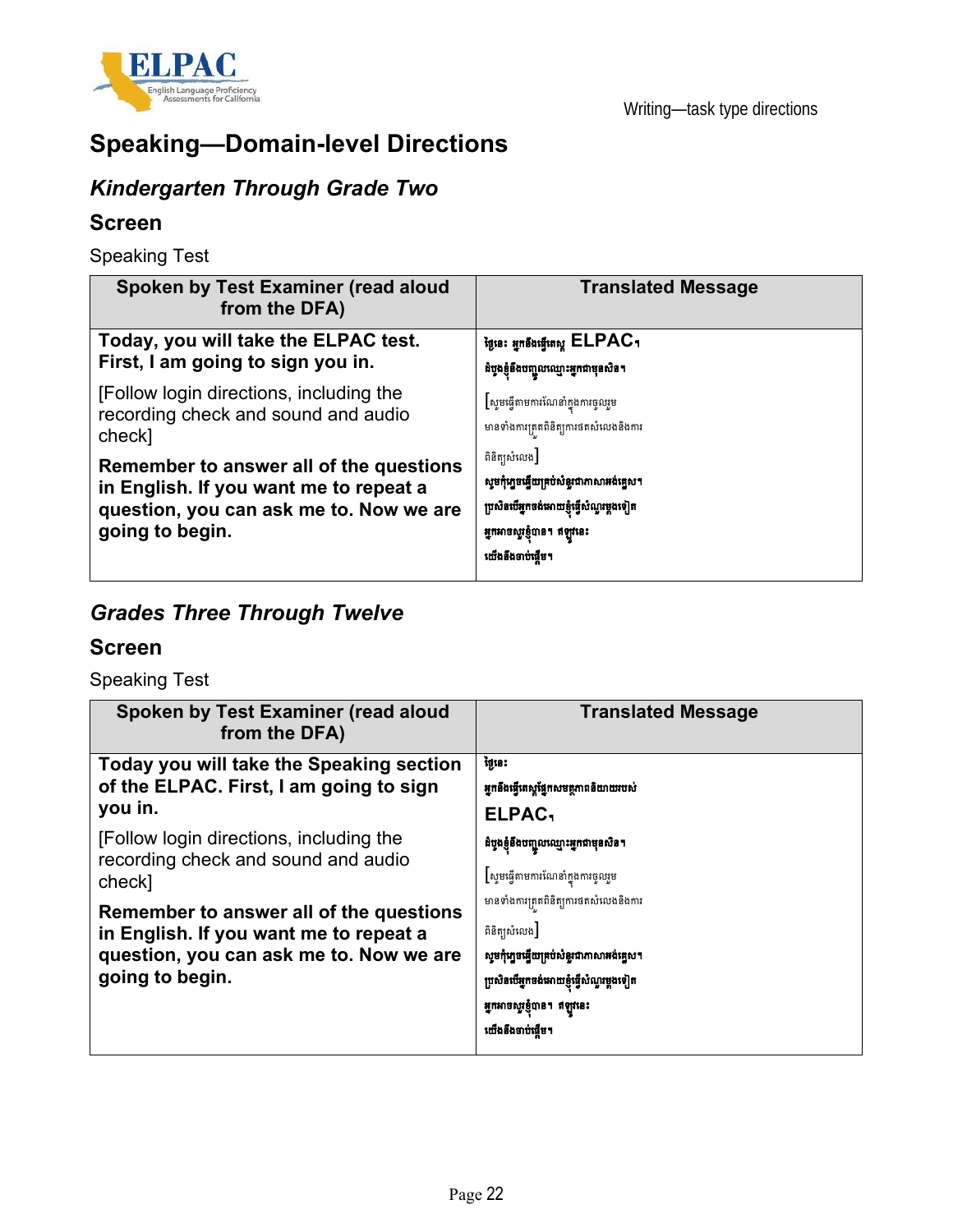

## *Kindergarten Through Grade 12 Review Screen*

#### **Screen**

#### **Congratulations, you reached the end of the Speaking test!**

Thank you for your attention and hard work.

If there are any questions you marked for review, they will be displayed in the box below. Please finish reviewing any questions you want to, then select Submit Test at the bottom of the screen.

| Spoken by Test Examiner (read aloud<br>from the DFA) | <b>Translated Message</b>            |
|------------------------------------------------------|--------------------------------------|
| This is the end of the Speaking test.                | នេះគឺជាទីបញ្ចប់នៃតេស្តការនិយាយ។      |
| Thank you for your attention and hard                | សូមអរគុណចំពោះការយកចិត្តទុកដាក់និងការ |
| work.                                                | ទិតទំរបស់អក។                         |

# **Speaking—task type directions**

| <b>Task</b>               | <b>Grade</b> | <b>Message</b>                                                                                                                                                                         | <b>Translated</b><br><b>Message</b>                                                                                                                                                   |
|---------------------------|--------------|----------------------------------------------------------------------------------------------------------------------------------------------------------------------------------------|---------------------------------------------------------------------------------------------------------------------------------------------------------------------------------------|
| <b>Talk About a Scene</b> | Grades K-12  | Look at the picture. I<br>am going to ask you<br>some questions<br>about it.                                                                                                           | សូមក្រឡេកមើលរូប<br>ភាព។<br>ខ្ញុំនឹងសួរអ្នកនូវសំណួរ<br>ខ្លះ។                                                                                                                           |
| <b>Speech Functions</b>   | Grades 2-5   | I am going to tell you<br>about a situation that<br>could happen to you.<br>Then, tell me what<br>you would say.                                                                       | ខ្ញុំនឹងប្រាប់អ្នកអំពីស្ថា<br>នភាពដែលអាចកើត<br>ឡើងចំពោះអ្នក។<br>បន្ទាប់មក<br>អ្នកត្រូវប្រាប់ខ្ញុំពីអ្វីដែ<br>លអ្នកនឹងនិយាយ។                                                           |
| <b>Speech Functions</b>   | Grades 6-12  | I'm going to tell<br>you about a<br>situation that could<br>happen to you.<br>Then, tell me what<br>you would say.<br>Make sure your<br>answer is<br>appropriate for<br>your audience. | ខ្ញុំនឹងប្រាប់អ្នកអំពីស្ថា<br>នភាពដែលអាចកើត<br>ឡើងចំពោះអ្នក។<br>បន្ទាប់មក<br>អ្នកត្រូវប្រាប់ខ្ញុំពីអ្វីដែ<br>លអ្នកនឹងនិយាយ។<br>ត្រូវប្រាកដថាចម្លើយរ<br>បស់អ្នកសាកសមន៏ង<br>អ្នកស្តាប់។ |
| Support an Opinion        | Grades K-12  | I am going to ask<br>you for your opinion.                                                                                                                                             | ខ្ញុំនឹងសួរយោបល់អ្នក។                                                                                                                                                                 |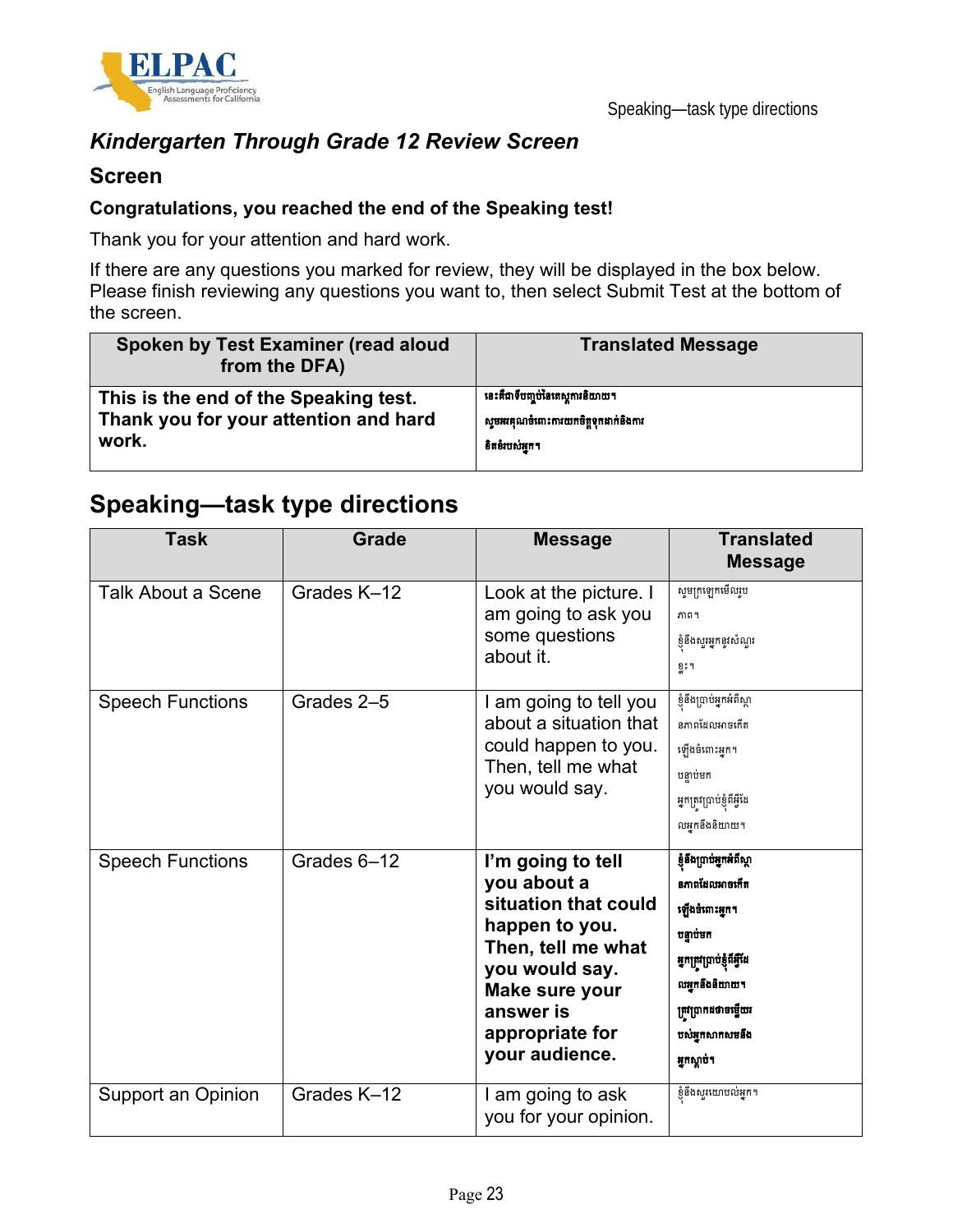

## Speaking—task type directions (*continuation one*)

| <b>Task</b>                               | <b>Grade</b> | <b>Message</b>                                                                                                                                                                                                                                      | <b>Translated</b><br><b>Message</b>                                                                                                                                                                                         |
|-------------------------------------------|--------------|-----------------------------------------------------------------------------------------------------------------------------------------------------------------------------------------------------------------------------------------------------|-----------------------------------------------------------------------------------------------------------------------------------------------------------------------------------------------------------------------------|
| <b>Retell a Narrative</b>                 | Grade K-5    | Look at the pictures.                                                                                                                                                                                                                               | សូមមើលរូបភាព។                                                                                                                                                                                                               |
|                                           |              | I am going to tell you<br>a story about the<br>pictures. Listen<br>carefully. You will<br>hear the story only<br>once. When I am<br>finished, you will use<br>the pictures to tell<br>the story back to me.                                         | ខ្ញុំនឹងប្រាប់អ្នកអំពីជឿ<br>ងរ៉ាវអំពីរូបភាពមួយ។<br>សូមស្តាប់ដោយយកចិ<br>ត្តទុកដាក់។<br>អ្នកនឹងលឺអ៊ឿងនេះតែ<br>ម្តងប៉ុណ្ណោះ។<br>ពេលខ្ញុំនិយាយចប់<br>អ្នកនឹងប្រើរូបភាពដ<br>ដែលដើម្បីប្រាប់មឿងរ៉ាវ<br>មកខ្ញុំវិញ។                |
| <b>Present and Discuss</b><br>Information | Grades 6-12  | I am going to ask<br>you to talk about a<br>graphic. Look at the<br>graphic.<br>[Prompt should<br>remain in English]<br>Take some time to<br>read the graphic to<br>yourself. Let me<br>know when you are<br>ready for me to ask<br>you a question. | ខ្ញុំនឹងស្នើសុំឱ្យអ្នកនិ<br>យាយអំពីក្រាហ្វិចមួយ<br>។ សូមមើលក្រាហ្វិច។<br>[ភាសាជំរុញគួរតែនៅ<br>ជាភាសាអង់គ្លេស]<br>ចំណាយពេលអានក្រា<br>ហ្មិច។<br>សូមឱ្យខ្ញុំដឹងនៅពេល<br>អ្នកគ្រៀមខ្លួនរួច<br>ដើម្បីខ្ញុំស្ងួរអ្នកសំណួរមួ<br>យ។ |
| Summarize an<br>Academic<br>Presentation  | Grade K-2    | I am going to tell you<br>some information.<br>Listen carefully. You<br>will hear the<br>information only<br>once. When I am<br>finished, you will tell<br>me about the<br>information.                                                             | ខ្ញុំនឹងប្រាប់អ្នកពីព័ត៌<br>មានខ្លះ។<br>សូមស្ដាប់ដោយយកចិ<br>ត្តទុកដាក់។<br>អ្នកនឹងលឺព័ត៌មាន<br>នោះតែម្តងប៉ុណ្ណោះ។<br>ពេលខ្ញុំនិយាយចប់<br>អ្នកនឹងប្រាប់ខ្ញុំអំពីព័<br>ត៌មាននោះ។                                              |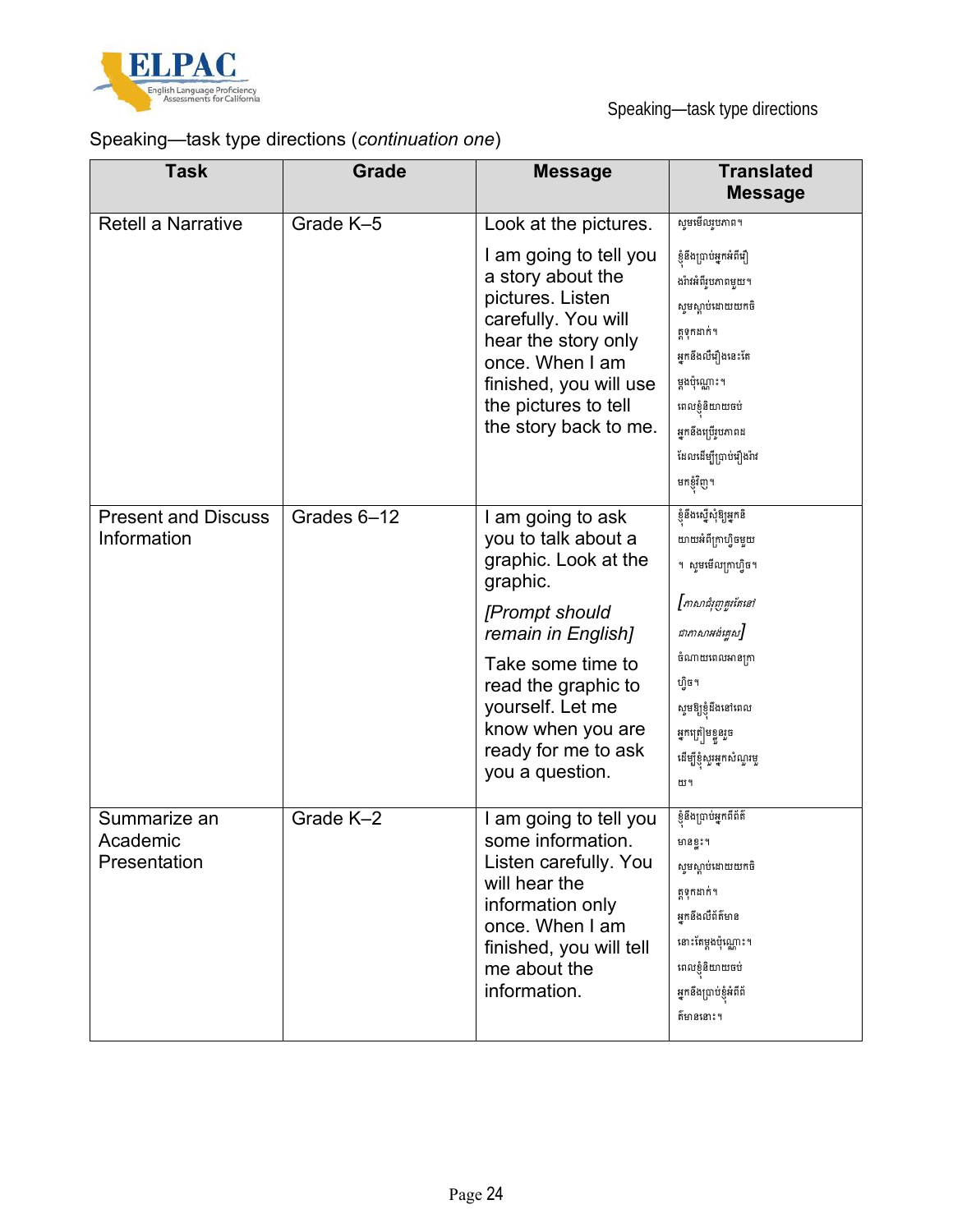

Speaking—task type directions

Speaking—task type directions (*continuation two*)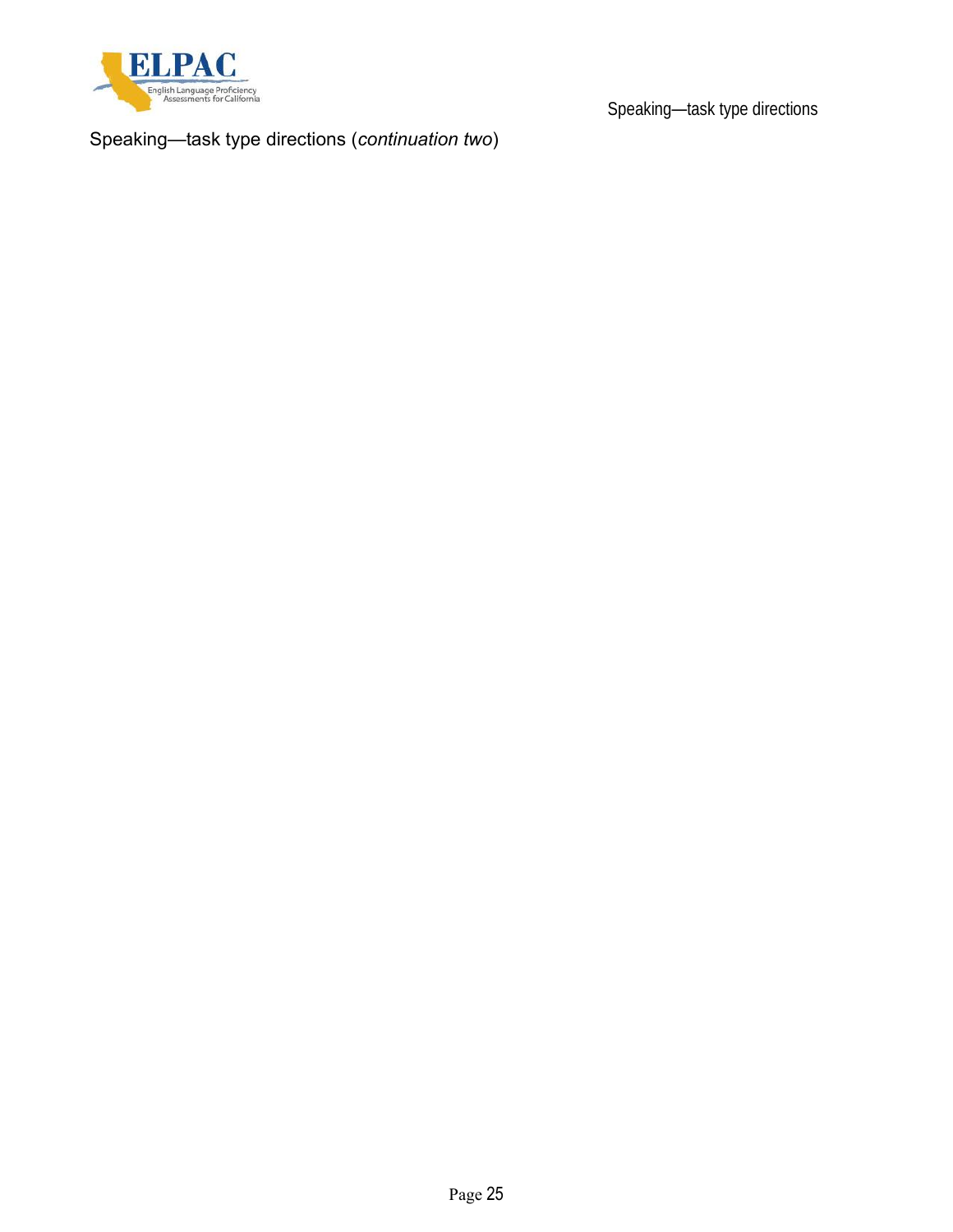

Speaking—task type directions

| <b>Message</b> |
|----------------|
|----------------|